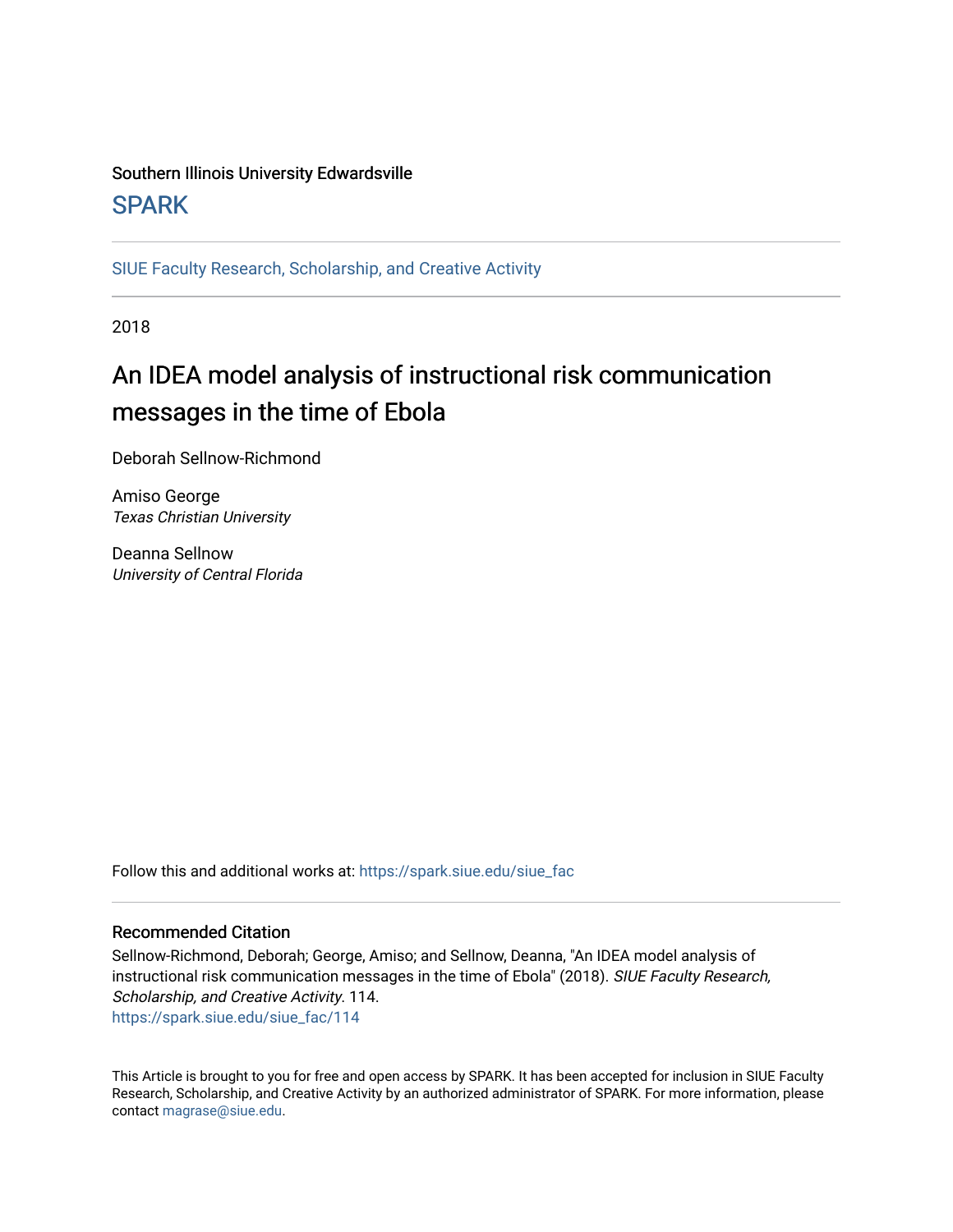

## **[Journal of International Crisis](https://stars.library.ucf.edu/jicrcr?utm_source=stars.library.ucf.edu%2Fjicrcr%2Fvol1%2Fiss1%2F7&utm_medium=PDF&utm_campaign=PDFCoverPages) [and Risk Communication](https://stars.library.ucf.edu/jicrcr?utm_source=stars.library.ucf.edu%2Fjicrcr%2Fvol1%2Fiss1%2F7&utm_medium=PDF&utm_campaign=PDFCoverPages) [Research](https://stars.library.ucf.edu/jicrcr?utm_source=stars.library.ucf.edu%2Fjicrcr%2Fvol1%2Fiss1%2F7&utm_medium=PDF&utm_campaign=PDFCoverPages)**

[Volume 1](https://stars.library.ucf.edu/jicrcr/vol1?utm_source=stars.library.ucf.edu%2Fjicrcr%2Fvol1%2Fiss1%2F7&utm_medium=PDF&utm_campaign=PDFCoverPages) Issue 1 *[Inaugural Issue](https://stars.library.ucf.edu/jicrcr/vol1/iss1?utm_source=stars.library.ucf.edu%2Fjicrcr%2Fvol1%2Fiss1%2F7&utm_medium=PDF&utm_campaign=PDFCoverPages)*

[Article 7](https://stars.library.ucf.edu/jicrcr/vol1/iss1/7?utm_source=stars.library.ucf.edu%2Fjicrcr%2Fvol1%2Fiss1%2F7&utm_medium=PDF&utm_campaign=PDFCoverPages)

2018

# An IDEA Model Analysis of Instructional Risk Communication in the Time of Ebola

Deborah D. Sellnow-Richmond *Columbus State University*

Amiso M. George *Texas Christian University*

Deanna D. Sellnow *University of Central Florida*

Part of the [Educational Psychology Commons,](http://network.bepress.com/hgg/discipline/798?utm_source=stars.library.ucf.edu%2Fjicrcr%2Fvol1%2Fiss1%2F7&utm_medium=PDF&utm_campaign=PDFCoverPages) [Health Communication Commons,](http://network.bepress.com/hgg/discipline/330?utm_source=stars.library.ucf.edu%2Fjicrcr%2Fvol1%2Fiss1%2F7&utm_medium=PDF&utm_campaign=PDFCoverPages) and the [Social Influence and Political Communication Commons](http://network.bepress.com/hgg/discipline/337?utm_source=stars.library.ucf.edu%2Fjicrcr%2Fvol1%2Fiss1%2F7&utm_medium=PDF&utm_campaign=PDFCoverPages) Find similar works at: <https://stars.library.ucf.edu/jicrcr> University of Central Florida Libraries <http://library.ucf.edu>

## Recommended Citation

Sellnow-Richmond, D. D., George, A. M., & Sellnow D. D. (2018). An IDEA model analysis of instructional risk communication in the time of ebola. Journal of International Crisis and Risk Communication Research, 1(1), 135-166. https://doi.org/10.30658/ jicrcr.1.1.7

This Article is brought to you for free and open access by STARS. It has been accepted for inclusion in Journal of International Crisis and Risk Communication Research by an authorized editor of STARS. For more information, please contact [lee.dotson@ucf.edu.](mailto:lee.dotson@ucf.edu)

Grands of the second stress of the second stress of the second stress of the second stress of the second stress of the second stress of the second stress of the second stress of the second stress of the second stress of th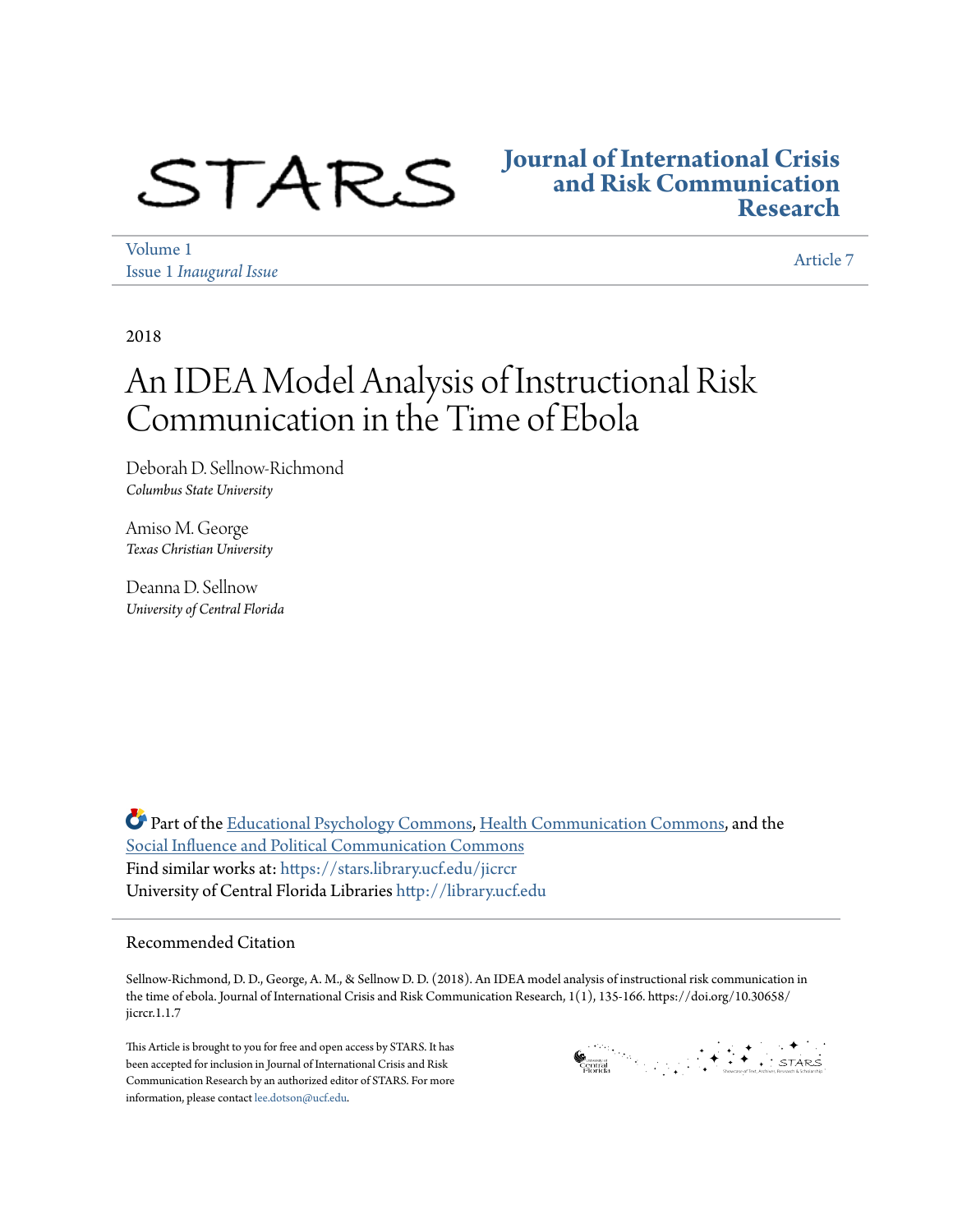

# **An IDEA Model Analysis of Instructional Risk Communication in the Time of Ebola**

Deborah D. Sellnow-Richmond D,<sup>a</sup> Amiso M. George,<sup>b</sup> and Deanna D. Sellnow <sup>oc</sup>

aDepartment of Communication, Columbus State University; bStrategic Communication Department, Texas Christian University; <sup>c</sup>Nicholson School of Communication, University of Central Florida

#### **ABSTRACT**

The Ebola outbreak and its rapid spread throughout West Africa and other countries was a megacrisis that imposed numerous challenges to those communicating to nonscientific publics about the epidemic. This article examines the instructional risk messages offered in the days that followed the 2014 infection and death of Liberian national Thomas Eric Duncan in Dallas, Texas. More specifically, we apply the IDEA model for effective instructional risk and crisis communication embellished by exemplification theory to conduct a thematic analysis of messages offered locally (Dallas news stories and press releases), nationally (Centers for Disease Control and Prevention Live Chat Twitter posts), and internationally (website content from the World Health Organization, the United Nations Children's Fund, and Doctors Without Borders). Our conclusions reveal that the majority of messages offered from each organization privileged the element of explanation over internalization and action as well as negative over positive exemplification. On the basis of these conclusions, and informed by previous research, we propose a number of potential implications and recommendations for offering a balanced representation among internalization, explanation, and action as proposed in the IDEA model. We also suggest that positive exemplification could be used strategically to motivate receivers to attend to these messages (internalization), reduce potential misunderstandings (explanation), and take appropriate self-protective actions (action). Agency spokespersons and media reporters may find the conclusions and recommendations drawn from this analysis to be useful when crafting similar instructional risk preparedness and crisis response messages.

KEYWORDS: IDEA model; exemplification theory; Ebola; megacrisis; instructional risk and crisis communication

Instructing nonscientific publics to take appropriate self-protective actions during risk and crisis events is an ongoing challenge for crisis communicators (e.g., Coombs, 2009; Rowan, Botan, Kreps, Samoilenko, & Farnsworth, 2009). This is due, in part, to the imminent threat

**CONTACT**Deborah D. Sellnow-Richmond, PhD • E-mail: sellnowrichmond\_deborah@columbusstate.edu • 203 Carpenter's Building, #4 9th St., Columbus, GA 31904

<sup>© 2018</sup> by Journal of International Crisis and Risk Communication Research. All rights reserved.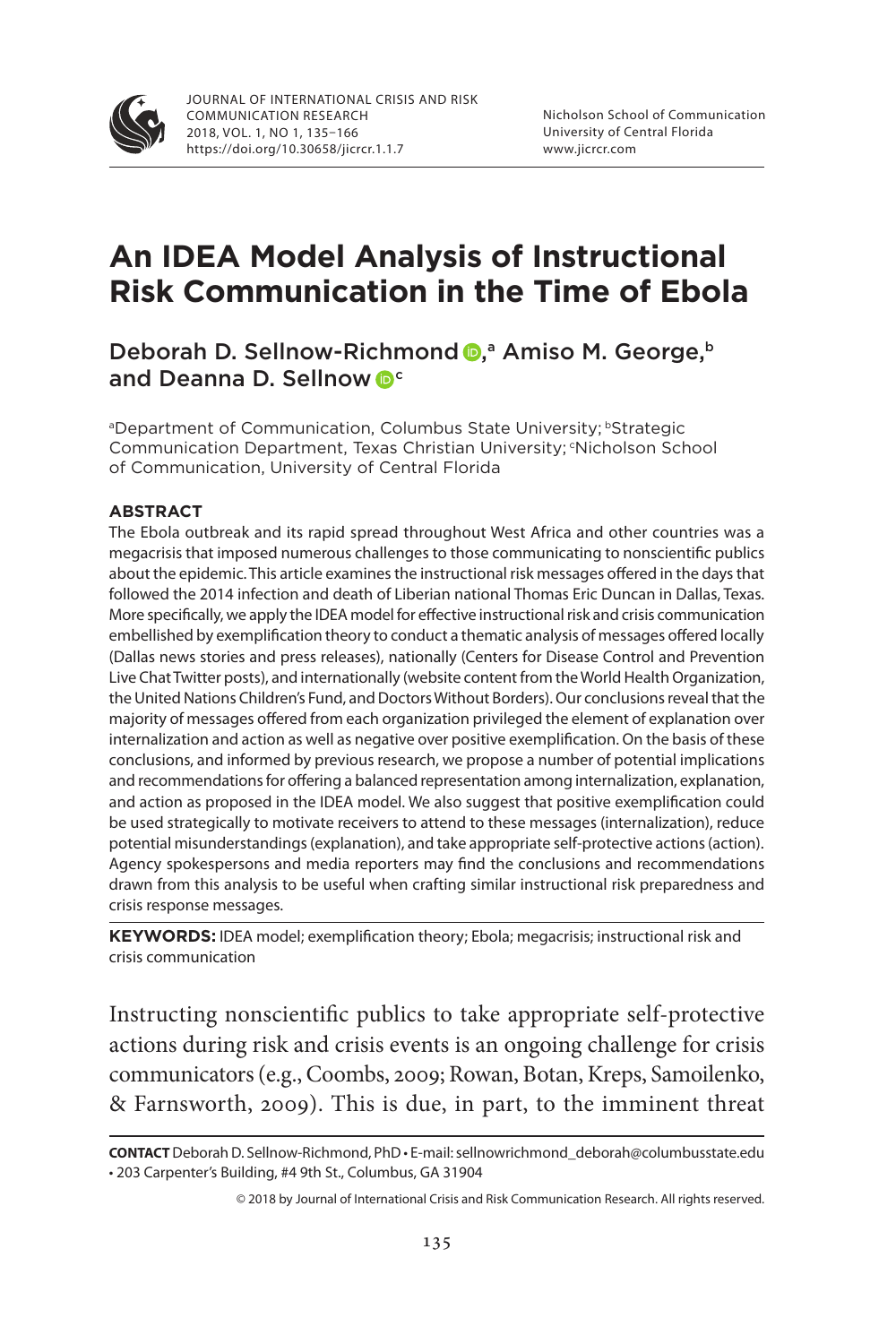imposed, the potential consequences of wrong actions or inaction, the need to translate scientific information accurately and intelligibly to disparate nonscientific publics, and the short response time afforded for delivering such instructions (e.g., Seeger, 2006; D. D. Sellnow & Sellnow, 2014b; T. L. Sellnow & Seeger, 2013). More specifically, some of the major challenges communicators face when instructing nonscientific publics during a risk or crisis event focus on (in)accessibility of some people and groups to receive the messages delivered via certain channels, lack of motivation among some people and groups to attend to them, misinformation in and misinterpretation of messages, distrust of the message source, and a lack of clarity about what actions to take for self-protection. Consequently, instructional risk and crisis communication is emerging as an insightful body of research for measuring the affective, cognitive, and behavioral learning outcome effectiveness of such messages (e.g., Frisby, Sellnow, Lane, Veil, & Sellnow, 2013; Frisby, Veil, & Sellnow, 2014; D. D. Sellnow, Lane, Sellnow, & Littlefield, 2017; D. D. Sellnow, Limperos et al., 2015; D. D. Sellnow & Sellnow, in press).

The rise of megacrises in recent years has increased both the sense of urgency felt during risk and crisis events and the complexity of communicating instructions successfully during them (Helsloot, Boin, Jacobs, & Comfort, 2012). Megacrises "defy boundaries, limits, neat demarcations, patterned connections and linear consequences" (p. 5). Moreover, because megacrises do not respect preconceived boundaries or national borders, they often have an extensive global impact. Consequently, timely and effective responses are even more critical, as well as more difficult to achieve. Some of the most compelling examples include health epidemics and pandemics such as AIDS, BSE, SARS, and H1N1. A case of the Ebola virus disease appeared in a small village in Guinea in December 2013 but was not identified as Ebola until March 2014. In the months that followed, the world would experience a megacrisis epidemic as the disease spread quickly throughout the region and to several other countries (World Health Organization, 2015). Although travel warnings and bans were put into place in an attempt to contain the spread of the virus, the gestation period can range from several weeks to months (Centers for Disease Control and Prevention, 2015). Thus travelers could (and did) easily spread the disease unknowingly.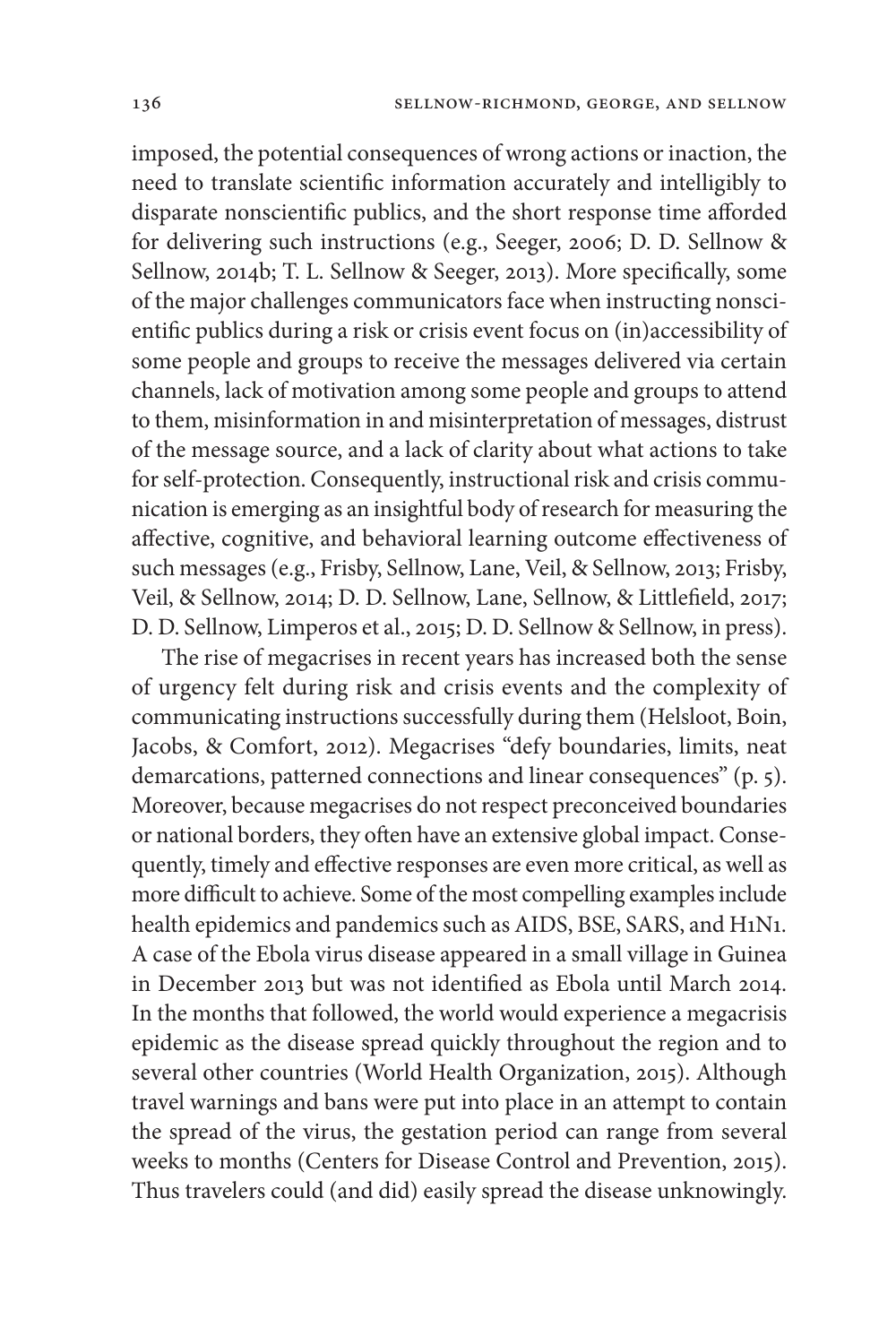Containing the transmission of Ebola and communicating accurate and effective instructional messages for self-protection became serious challenges.

When Liberian native Thomas Eric Duncan traveled from Liberia to Dallas, Texas, in September 2014 and then died from the Ebola disease one month later, the megacrisis became a real perceived threat in the minds of the American people. Hysteria ruled as nonscientific publics wrestled with uncertainty about the disease. News media offered wall-to-wall coverage of the virus, politicians and pundits weighed in urging travel bans of all persons arriving from Africa (not just the affected regions), parents withdrew their children from schools, and people living in the same apartment complex as Duncan were scared for their own health and safety.

The apartment of the first nurse to contract Ebola from Duncan, Nina Pham, was quarantined. Neighbors were alarmed, and some even moved away. Another nurse who treated Duncan, Amber Vinson, studied nursing at Kent State University (KSU) in Ohio. When Vinson contracted Ebola, officials at KSU banned both her mother and two other family members who worked at the university from campus for 21 days because of their contact with Ms. Vinson. The airline that Ms. Vinson flew on to and from Ohio forced employees who had been in contact with her to take paid leave. Other passengers were worried about potentially contracting the disease from Ms. Vinson, although she had received permission from the Centers for Disease Control and Prevention (CDC) to travel prior to doing so.

Communication experts agree that much of the hysteria was exacerbated by the conflicting and contradictory messages the public got from the media, Texas Health Presbyterian Hospital officials, and the CDC. This article examines instructional risk messages communicated to nonscientific publics during the 2014 Ebola crisis as a means to improve such messages when megacrisis epidemics arise in the future. We begin by describing the Duncan case, as it illustrates how the Ebola epidemic moved from a crisis event in West Africa to a megacrisis crossing national borders. We then clarify the IDEA model for effective instructional risk and crisis message design grounded in experiential learning theory and embellished with exemplification theory as well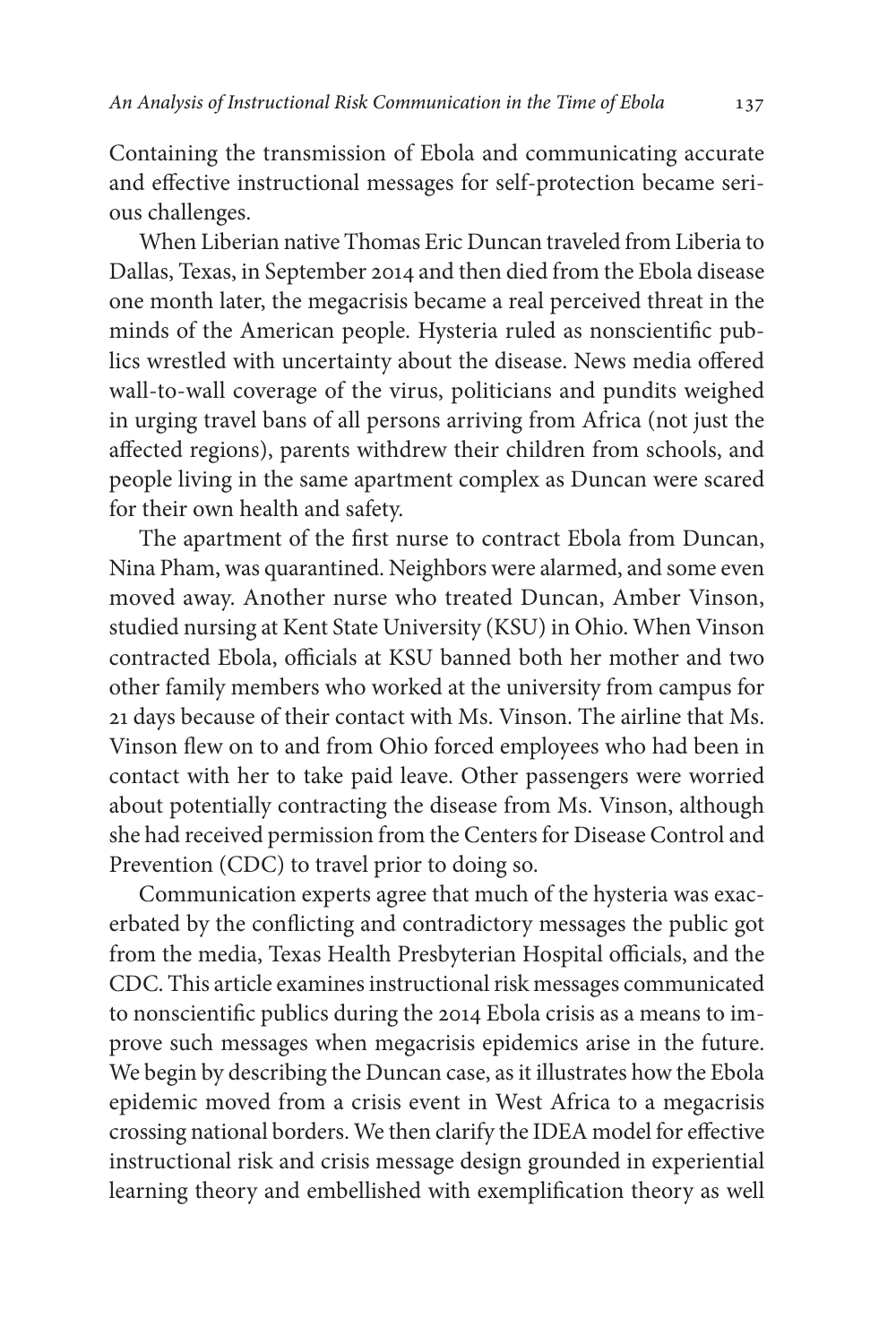as the methods we employed to answer our research questions. Next, we describe the results of our analysis of (a) messages sent via a CDC live chat on Twitter, (b) news stories and press releases distributed in the Dallas–Fort Worth area, and (c) messages offered on the websites of the World Health Organization (WHO), the United Nations Children's Fund (UNICEF), and Doctors Without Borders (Médecins Sans Frontières; MSF) during the peak of the crisis in the United States. Finally, we offer a discussion as to how this analysis can inform future decisions about effective instructional risk and crisis messages during megacrisis events, as well as propose suggestions for future research.

## **The Case**

When Liberian national Thomas Eric Duncan sought medical care at Texas Health Presbyterian Hospital in Dallas on September 25, 2014, for a sharp headache, fever, and other symptoms, no one predicted that he would be the first Ebola victim identified in Texas. Duncan allegedly traveled knowingly to the United States after having contracted Ebola in Liberia. A few weeks earlier, Kent Brantly and Nancy Writebol, both medical missionaries who contracted Ebola while working in Liberia, were airlifted to Emory University Hospital in Atlanta, treated with the experimental drug ZMapp, and made full recoveries. Duncan, however, was sent home from the Dallas hospital with antibiotics. Three days later, on September 28, Duncan was rushed to the hospital in an ambulance and placed in isolation.

During this time, Duncan's apartment was not decontaminated, and family members in the apartment were not quarantined nor told to take any precautionary actions. News media broadcast speculations about the prospect of others contracting the disease. The Richardson Independent School District near Dallas pulled from school three children who had reportedly had contact with Duncan. Many parents worried about the safety of their own children and withdrew them from the Richardson schools as well. Meanwhile, Duncan's health deteriorated. He died on October 8, 2014.

Two days after Duncan's death, Nina Pham, a 26-year-old nurse who had treated Duncan at Texas Health Presbyterian Hospital, reported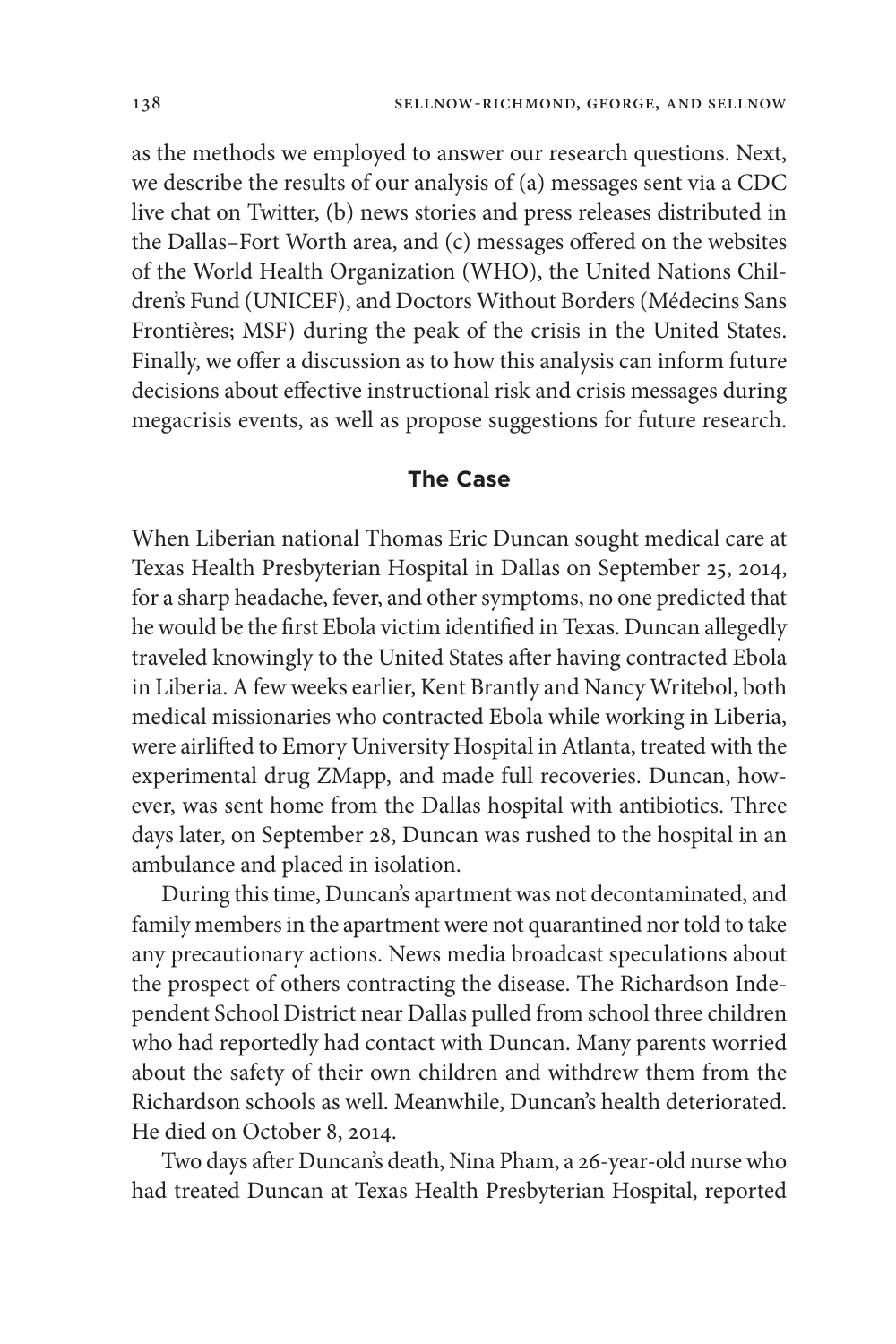fever symptoms. She was immediately placed in isolation at the same hospital. Her dog was seized and quarantined. Her frightened neighbors told television reporters that they had no information about what precautions to take. Fortunately, Pham was discharged as healthy on October 24, as documented in photos taken of President Obama hugging her in the Oval Office.

Despite complaining of a fever, another nurse who had treated Duncan, 29-year-old Amber Vinson, was cleared by the CDC to fly from Dallas to Ohio to visit family. After returning to Dallas, Vinson began experiencing Ebola symptoms, was admitted to the hospital, and was placed in isolation. However, some parents believed Vinson may have been in contact with some schoolchildren before she was admitted to the hospital and pressed the schools to shut down. Passengers who flew on the same plane as Vinson to and from Ohio were equally concerned. The inconsistent and contradictory messages coming from the CDC and the Texas Health Presbyterian Hospital, the frightening images of hazmat-clad health and emergency workers that played out in the media, and the politicians and pundits declaring gloom and doom heightened public fears about the virus.

Although the hospital, the city of Dallas, the Dallas news media, and the CDC eventually improved their messaging, the mismanagement of key risk communication during these crucial first few hours and days of the breaking crisis caused considerable anxiety and confusion among members of the public. Thus this project focuses on improving instructional risk and crisis communication messages offered in times of urgent threat (real or perceived) to individuals and groups using this Ebola event as a case study. More specifically, we conducted a thematic analysis of messages disseminated to the public according to the IDEA model of effective instructional risk and crisis communication embellished by exemplification theory as they may influence affective learning (perceived value/utility/relevance), cognitive learning (comprehension/ understanding), and behavioral learning (self-efficacy/behavioral actions). The following section provides a rationale for grounding our analysis theoretically in the IDEA model and exemplification theory.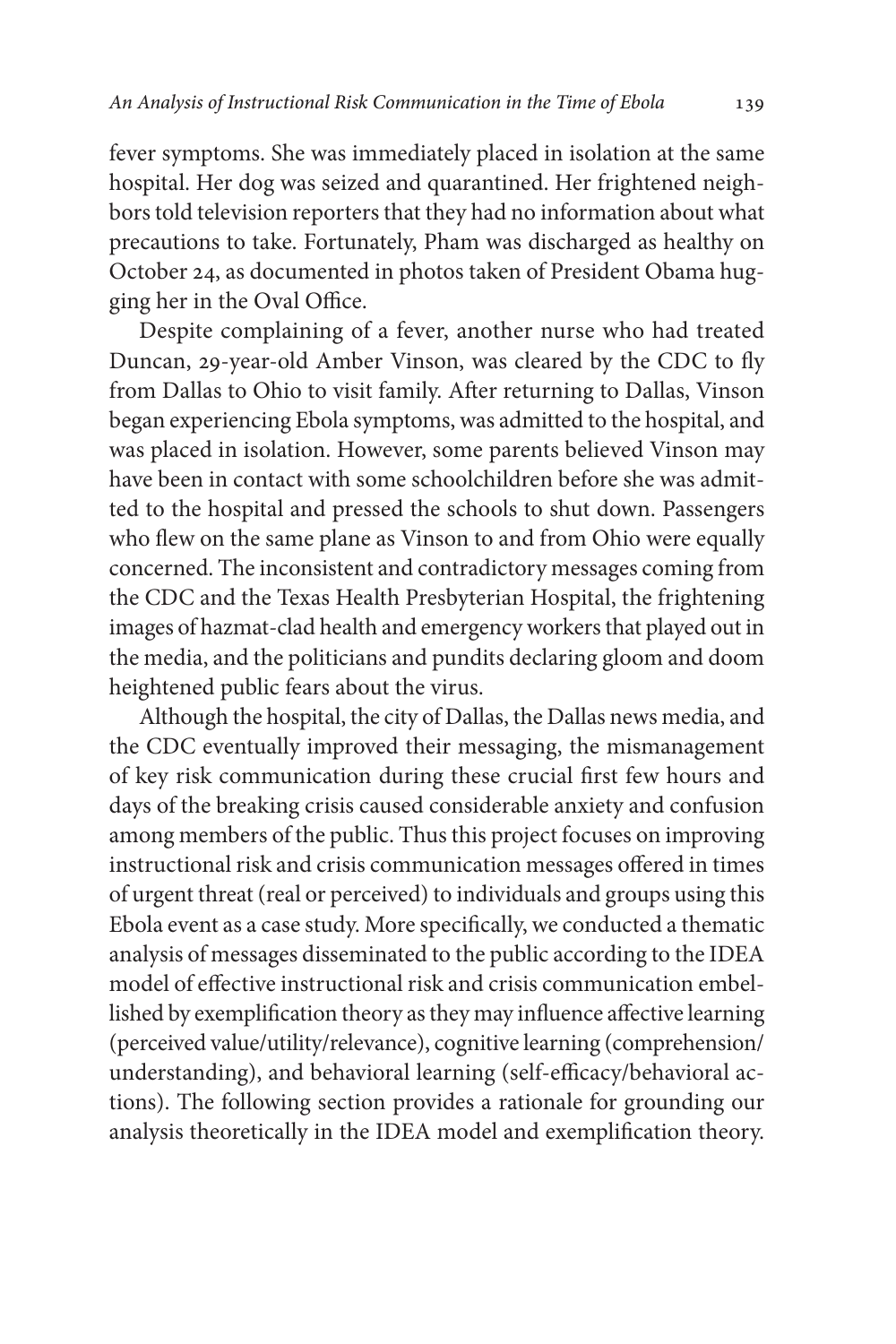#### **Theoretical Grounding**

This study is grounded in the IDEA model for effective instructional risk and crisis messages (D. D. Sellnow & Sellnow, 2014b) and extended with exemplification theory (Zillmann, 1999). The IDEA model is grounded in experiential learning theory as first conceived by John Dewey (1938) and then extended by David Kolb (1984) and colleagues.

The components of the IDEA model are *internalization* (perceived value and relevance via proximity, personal impact, and timeliness), *distribution* (multiple channels—such as TV, radio, social media, smartphones—through which such messages are/should be delivered), *explanation* (accurate science from credible sources translated intelligibly to nonscientific publics), and *action* (specific steps to take/not to take for self-protection in a given risk or crisis situation; D. D. Sellnow & Sellnow, 2014b). In the case of a health crisis event, effective instructional risk messages would include mention of the potential effects of the disease on people who become infected, how much time one has to notice symptoms and to seek medical help, and where the disease is appearing (internalization). Such messages would also explain what the disease is and how it is contracted in simple, nonscientific language (explanation). Finally, such messages would propose specific actions to take (or not to take) to avoid contracting the disease as well as what to do (or not to do) if one has been exposed to an infected individual or is experiencing any of the symptoms (action). This consistent message ought to be delivered by a variety of credible sources via multiple channels (distribution) to ensure as many people as possible receive it and to reduce the number of inaccurate, misleading, or conflicting messages.

We selected the IDEA model because it has demonstrated its utility across risk and crisis types, among disparate cultural groups, and across international borders (e.g., Frisby et al., 2014; Littlefield et al., 2014; D. D. Sellnow, Iverson, & Sellnow, 2017; D. D. Sellnow, Johansson, Sellnow, and Vigso, 2016; D. D. Sellnow, Limperos et al., 2015; T. L. Sellnow, Sellnow, Lane, & Littlefield, 2012). In essence, the IDEA model provides a framework for designing effective messages when the goal is to instruct nonscientific publics to take appropriate actions for selfprotection during risk and crisis events.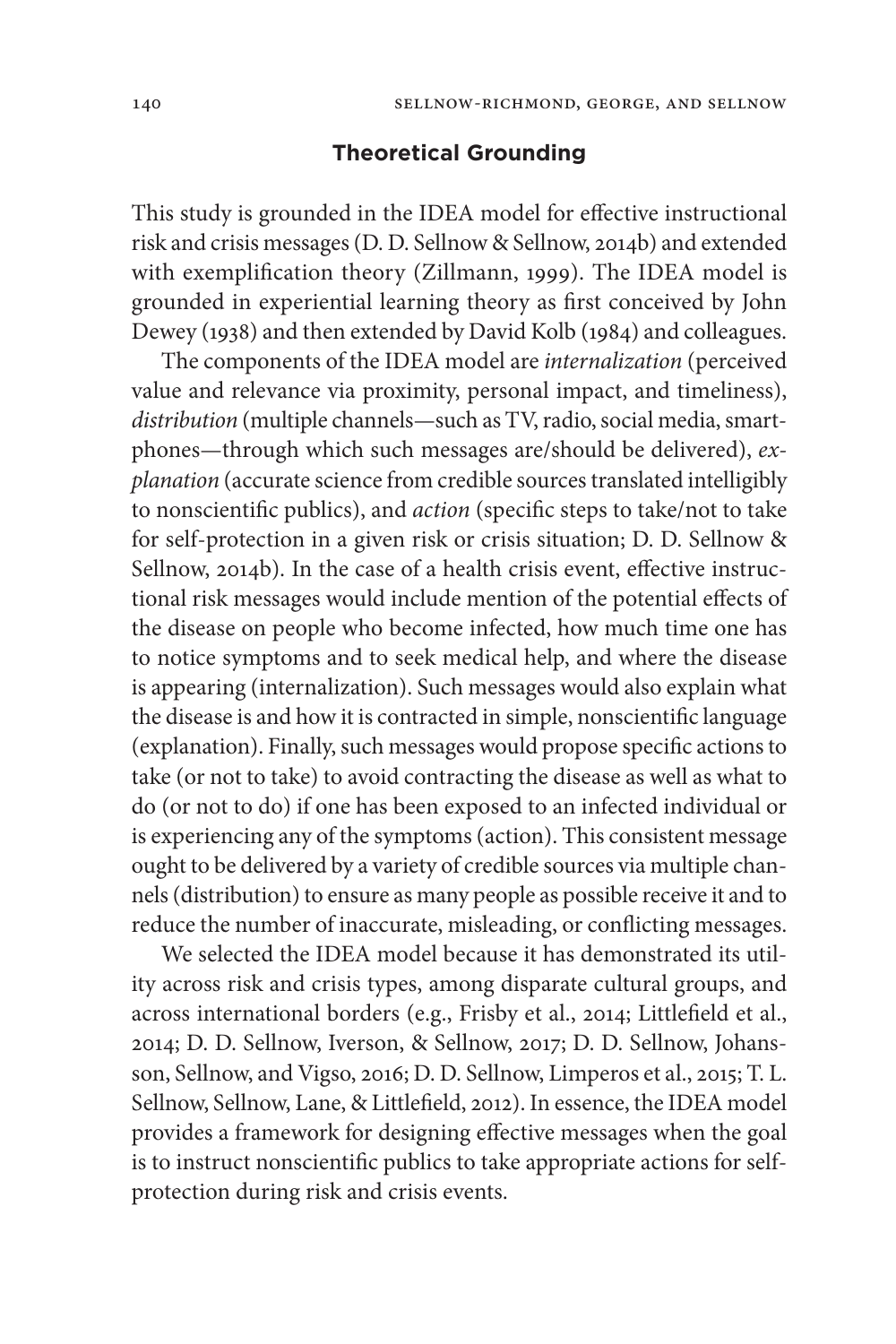Exemplification theory (Zillmann, 1999) is also used in this analysis as it enhances several elements of the IDEA model. Exemplification theory centers on the notion that everyone is familiar with examples and how examples can represent large and complex ideas in comprehensible ways. The key to exemplification is the "recognition of shared features between an example (aka *exemplar*) and the exemplified, as well as between all possible examples of the exemplified" (p. 72). Exemplars are essentially evocative words, phrases, images, and sometimes sounds that serve as cognitive shortcuts to glean meaning about complex ideas or situations (Eagly & Chaiken, 1993; Zillmann, 2002, 2006). In other words, they are easy to understand and process with limited (if any) analytic thought. Exemplification operates in three distinct ways.

First, exemplification theory argues that information is evaluated subjectively, relying on biases in making risk assessments rather than assessing risk systematically (Zillmann & Brosius, 2000). It also supposes that risk perception is altered through exposure to exemplars. Exemplars are made memorable through the use of "visually vivid and emotionally strong" (Aust & Zillmann, 1996, p. 788) words and images. Exemplars can come in the form of "any combination of image and text" (Zillmann, 2006, p. S224) that influences risk perception when viewed frequently and recently.

Second, an exemplar represents a group of similar cases through one instance (e.g., one individual who suffers the effects of fetal alcohol spectrum disorder represents all fetuses that have the potential to be born with similar disadvantages if the mother chooses to drink alcohol while pregnant). Zillmann (2006) argued that exemplification theory functions by means of a "quantification heuristic," suggesting that frequency of exemplars are continually monitored and the prevalence of a particular exemplar directly impacts its retrieval from one's memory.

Third, exemplars can have a positive (e.g., "superfood" as healthy foods) or negative (e.g., "Frankenfood" as unhealthy foods) valence. In the case of the Ebola megacrisis, we argue that negative exemplification fueled misperceptions and triggered fear among a variety of publics about its symptoms, how it is spread, how to protect oneself from contracting it, and how to treat it.

Exemplification theory in combination with the IDEA model is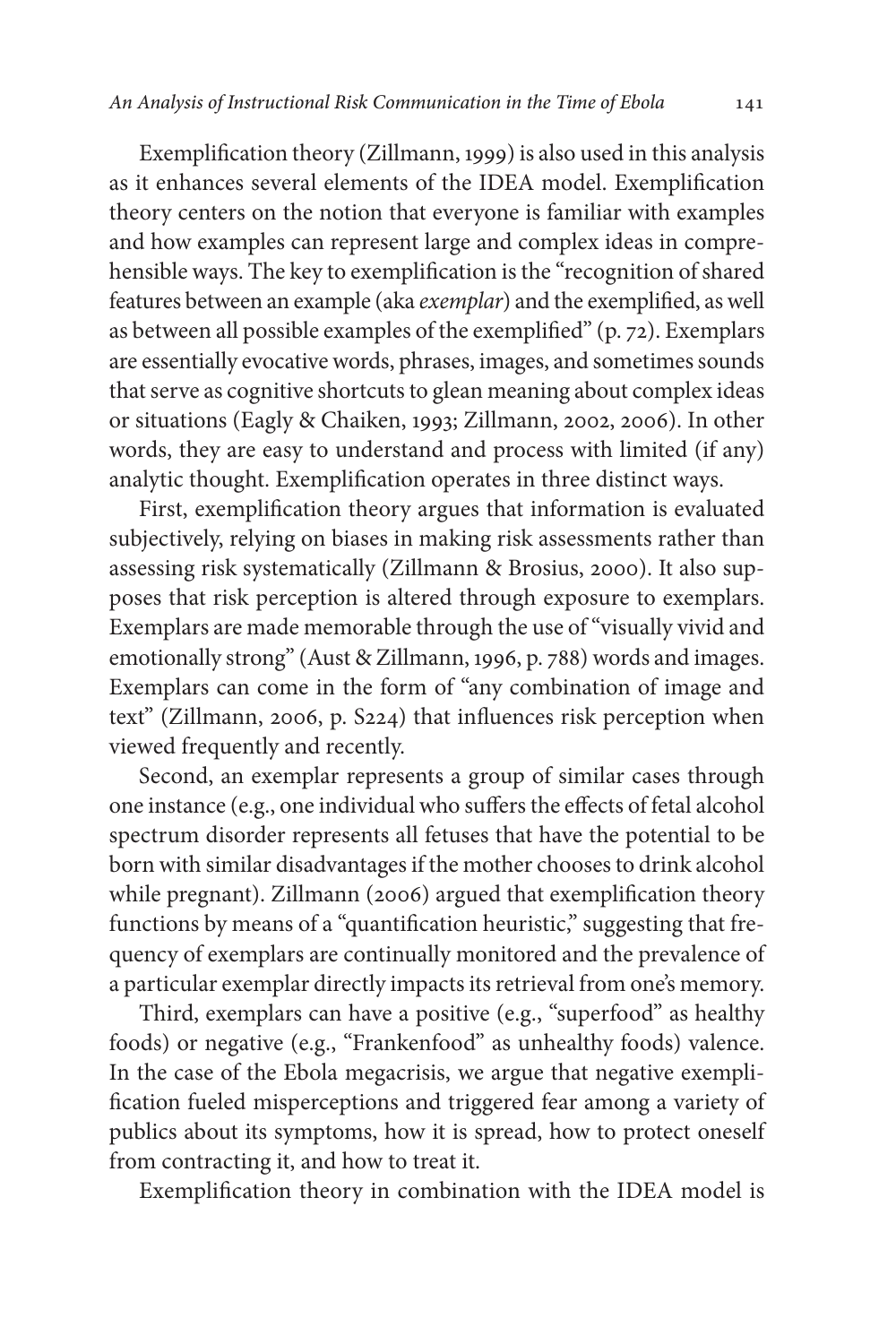particularly suitable for examining the instructional risk messages sent during the fall 2014 Ebola outbreak that occurred in the United States. By understanding how exemplars were used in the context of the IDEA model, the ways in which exemplars may affect individuals' understanding of a crisis event like Ebola as well as their decisions to follow recommended self-protective actions may become apparent. To clarify, the use of exemplars may help people *internalize* the relevance and potential impact of Ebola on them and their loved ones. Similarly, exemplars might serve as effective cognitive shortcuts to increase understanding of complex information about the virus (*explanation*) and, ultimately, to foster appropriate self-protective *actions* (Spence, Lachlan, Lin, Sellnow-Richmond, & Sellnow, 2015).

On the basis of the implications of the messages sent during the Ebola megacrisis in the United States and the tenets of the IDEA model and exemplification theory, the authors sought to answer the following four research questions (RQs):

**RQ1:** In what ways do Ebola crisis messages distributed by the CDC during a live chat on Twitter employ elements of the IDEA model for effective instructional risk and crisis communication?

**RQ1a**: In what ways do Ebola crisis messages distributed by the CDC during a live chat on Twitter employ elements of internalization? **RQ1b:** In what ways do Ebola crisis messages distributed by the CDC during a live chat on Twitter employ elements of explanation? **RQ1c:** In what ways do Ebola crisis messages distributed by the CDC during a live chat on Twitter employ elements of action? **RQ1d:** In what ways is exemplification used in communicating internalization, explanation, and action during the CDC Ebola live chat on Twitter?

**RQ2:** In what ways do Ebola crisis messages distributed via Dallas area news stories and press releases employ elements of the IDEA model for effective instructional risk and crisis communication?

**RQ2a:** In what ways do Ebola crisis messages distributed via Dallas area news stories and press releases employ elements of internalization?

**RQ2b:** In what ways do Ebola crisis messages distributed via Dallas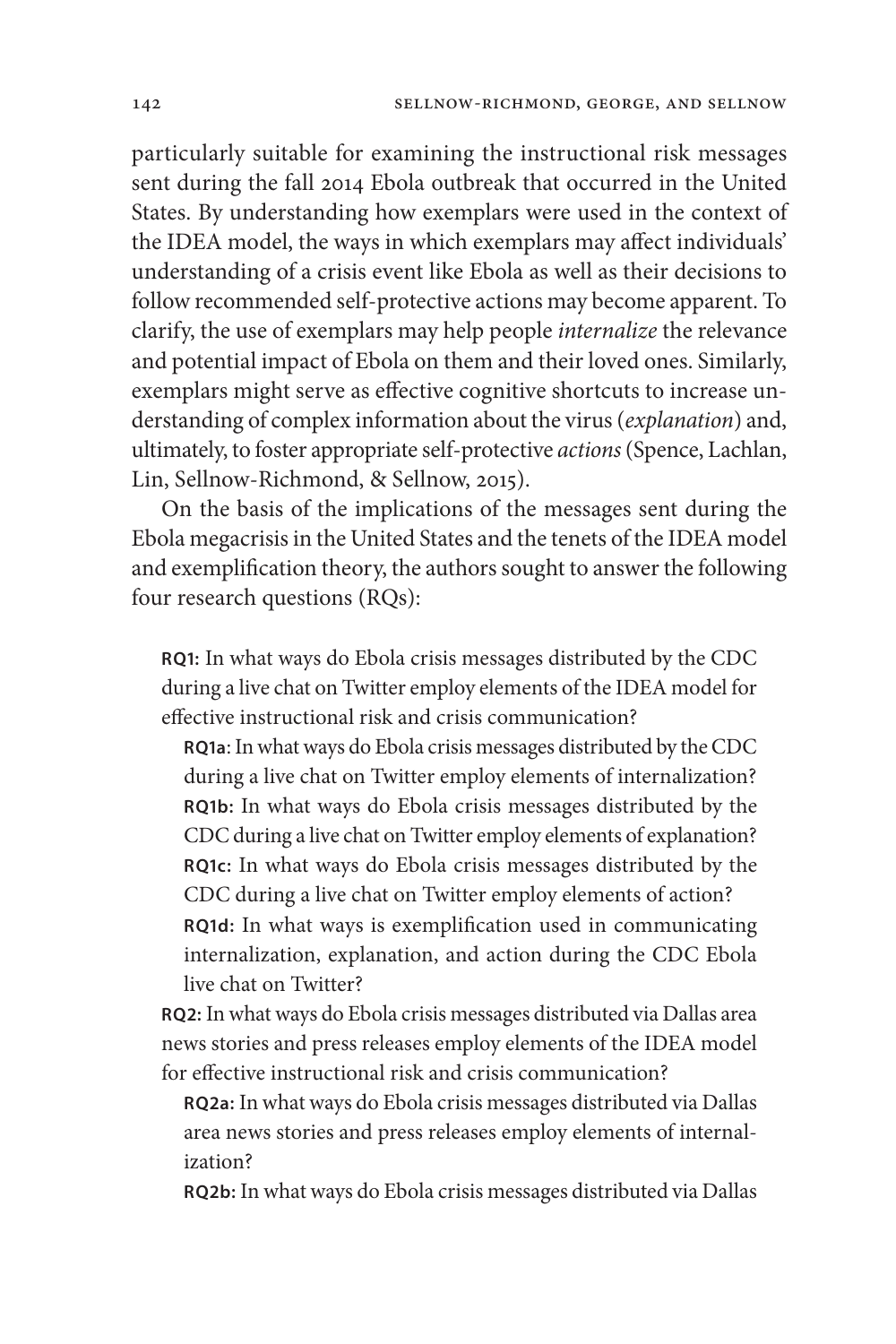area news stories and press releases employ elements of explanation?

**RQ2c:** In what ways do Ebola crisis messages distributed via Dallas area news stories and press releases employ elements of action? **RQ2d:** In what ways is exemplification used in communicating internalization, explanation, and action in the Dallas area Ebola news stories and press releases?

**RQ3:** In what ways do Ebola crisis messages distributed via websites sponsored by the WHO, UNICEF, and MSF employ elements of the IDEA model for effective instructional risk and crisis communication?

**RQ3a:** In what ways do Ebola crisis messages distributed via websites sponsored by the WHO, UNICEF, and MSF employ elements of internalization?

**RQ3b:** In what ways do Ebola crisis messages distributed via websites sponsored by the WHO, UNICEF, and MSF employ elements of explanation?

**RQ3c:** In what ways do Ebola crisis messages distributed via websites sponsored by the WHO, UNICEF, and MSF employ elements of action?

**RQ3d:** In what ways is exemplification used in communicating internalization, explanation, and action about Ebola on the websites sponsored by the WHO, UNICEF, and MSF?

**RQ4**: What similarities and differences exist regarding IDEA model components embellished by exemplification in Ebola crisis messages distributed via the CDC live Twitter chat, Dallas news stories and press releases, and websites sponsored by the WHO, UNICEF, and MSF?

## **Method**

The research team conducted a thematic analysis of all messages sent by several key entities during the first hours, days, and weeks of the 2014 Ebola outbreak in the United States. More specifically, all messages sent during a CDC-hosted live question-and-answer Twitter chat on October 2, 2014; all Dallas news stories and press releases published between September 24 and October 31, 2014; and all website content published by the WHO, UNICEF, and MSF during that same period were examined.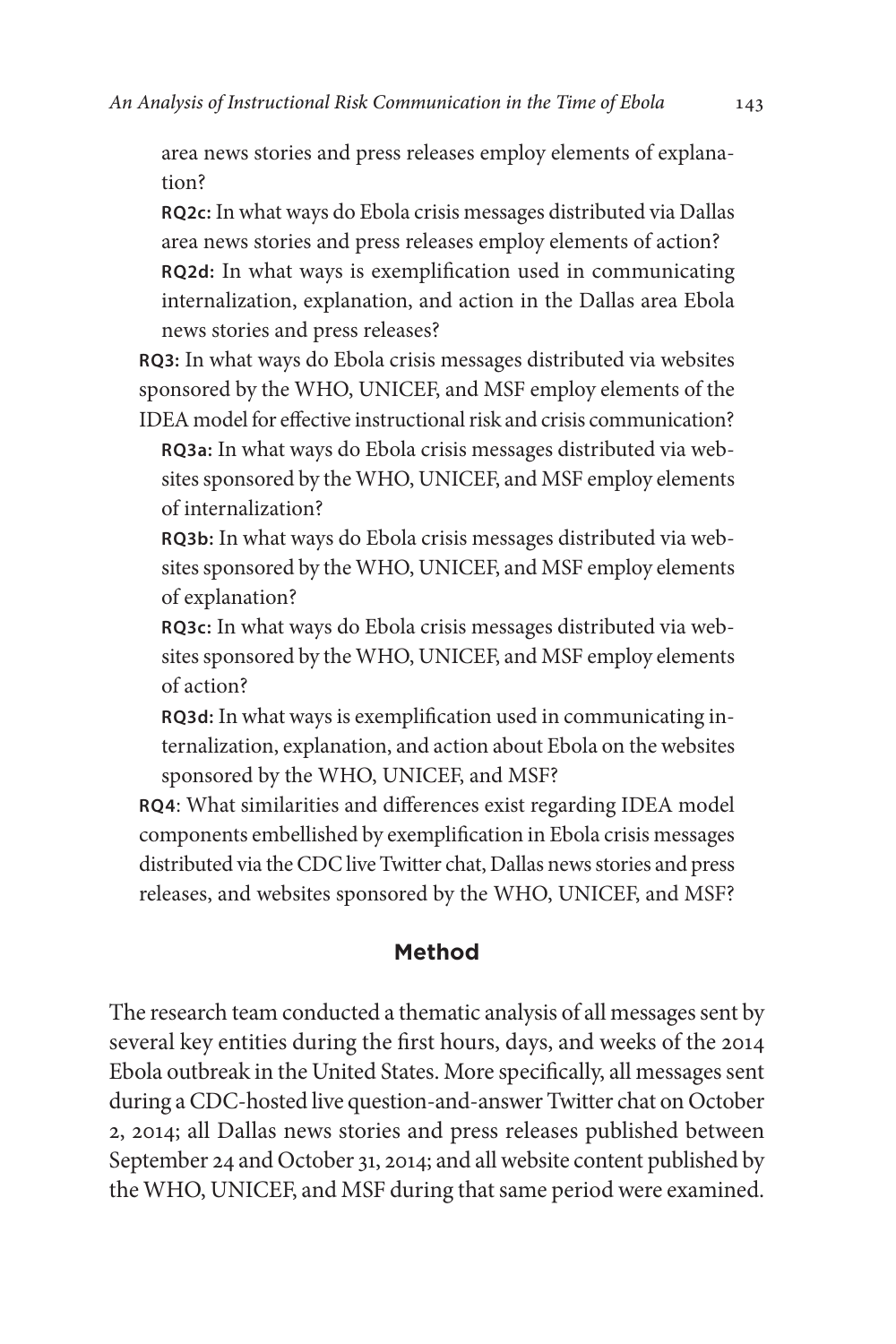Before conducting the analysis, the researchers consulted with Ebola experts at the CDC to collect accurate information about the infection, how it is spread, its symptoms, and the actions people should take for self-protection. To ascertain the kinds of information being shared with general publics, the researchers also collected information from the Texas Health Presbyterian Hospital in Dallas, official documents from the city of Dallas, Dallas newspapers and TV reports, and news releases from universities and schools in the Dallas–Fort Worth area. Doing so ensured ecological validity, accurate scientific information, and a comprehensive understanding of what messages were being conveyed at the time.

## Sample

Because research has suggested that different publics perceive different entities as more and less credible (T. L. Sellnow & Seeger, 2013), the research team examined messages from multiple sources: the CDC, Dallas area news media and health agencies, and three international health organizations (WHO, UNICEF, and MSF). Also, on the basis of previous research suggesting that different publics seek information via a variety of media channels (Anthony & Sellnow, 2011, 2016), messages distributed via a variety of channels (Twitter, traditional news media and press releases, and organization websites) were examined. Finally, the research team focused on messages that may be accessed easily online (as well as via other outlets) because the Internet is becoming an increasingly popular source for both relaying news and seeking information (Rosenstiel, Mitchell, Purcell, & Rainie, 2011).

The authors collected all of the tweets exchanged during the CDC question-and-answer Twitter session held on October 2, 2014. To clarify, the CDC hosted a live chat for individuals concerned about contracting the Ebola virus after Duncan was reported to have tested positive. The authors also collected all Dallas area news stories and press releases discussing the virus and this incident from September 24 to October 31, 2014. Finally, all Ebola-related material posted on three international organizations' websites (WHO, UNICEF, and MSF) was collected and used to contextualize the messages about the Ebola virus from the perspective of the global community. In all, this comprehensive census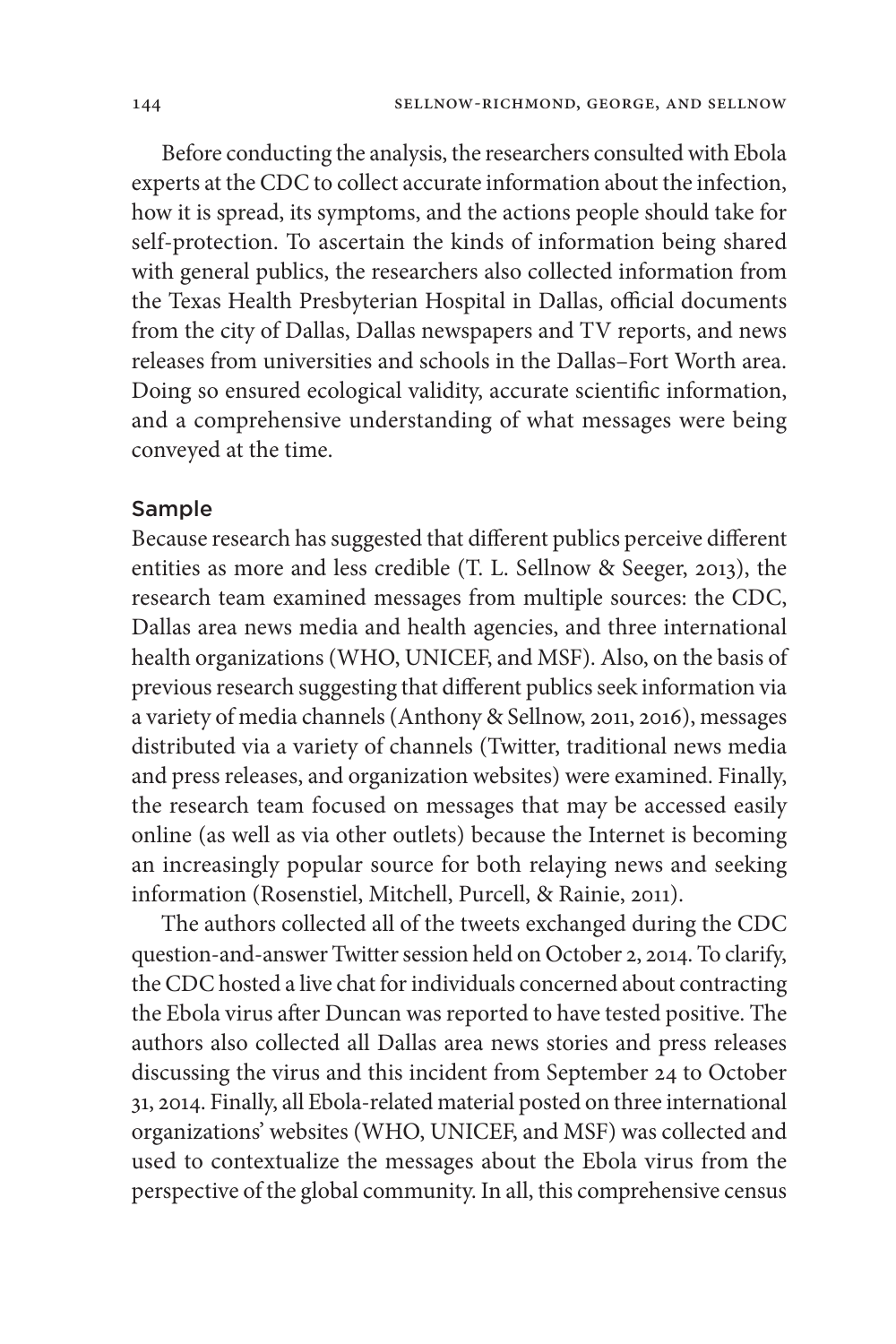of data collected from September 24, 2014, through October 31, 2014, yielded 282 tweets, 31 local news stories, and 38 international organization website articles.

## Procedure

An etic approach was used to analyze the content of messages distributed from these disparate sources via these diverse channels (Lindlof & Taylor, 2011). To clarify, an etic approach uses established "conceptual categories provided by our disciplinary knowledge and theory" (p. 95). In this case, message content was coded according to the internalization, explanation, and action components described in the IDEA model as well as for the use of positive or negative exemplars within each component. Two researchers developed a codebook, which was then used to examine all message content (see the appendix). Any disagreements were resolved through discussion. The messages were examined for the presence (or lack thereof) of each element as well as the role of exemplification in them. From these results, conclusions and implications were drawn regarding instructional risk messages conveyed in this case as well as for informing similar message content and design in future crisis and megacrisis events.

## **Results**

## Research Question 1

To evaluate the use of the IDEA model elements in the CDC's Twitter live chat, 282 tweets were thematically coded for internalization, explanation, and action as well as the incorporation of exemplification within each of these elements.<sup>1</sup> Of these 282 tweets, 61 (21%) incorporated elements of internalization. For example, Jacin tweeted, "Press conference said asymptomatic people aren't contagious; Travel guidance on CDC site suggests otherwise. What gives?" The CDC responded, "People aren't contagious during incubation period; they're only contagious when they start having symptoms." Jacin's fears appeared to be averted: "Then there is no need for United Airlines to be contacting all of those passengers? Simply over-abundance of precaution?" And the CDC confirmed, "Since the patient didn't develop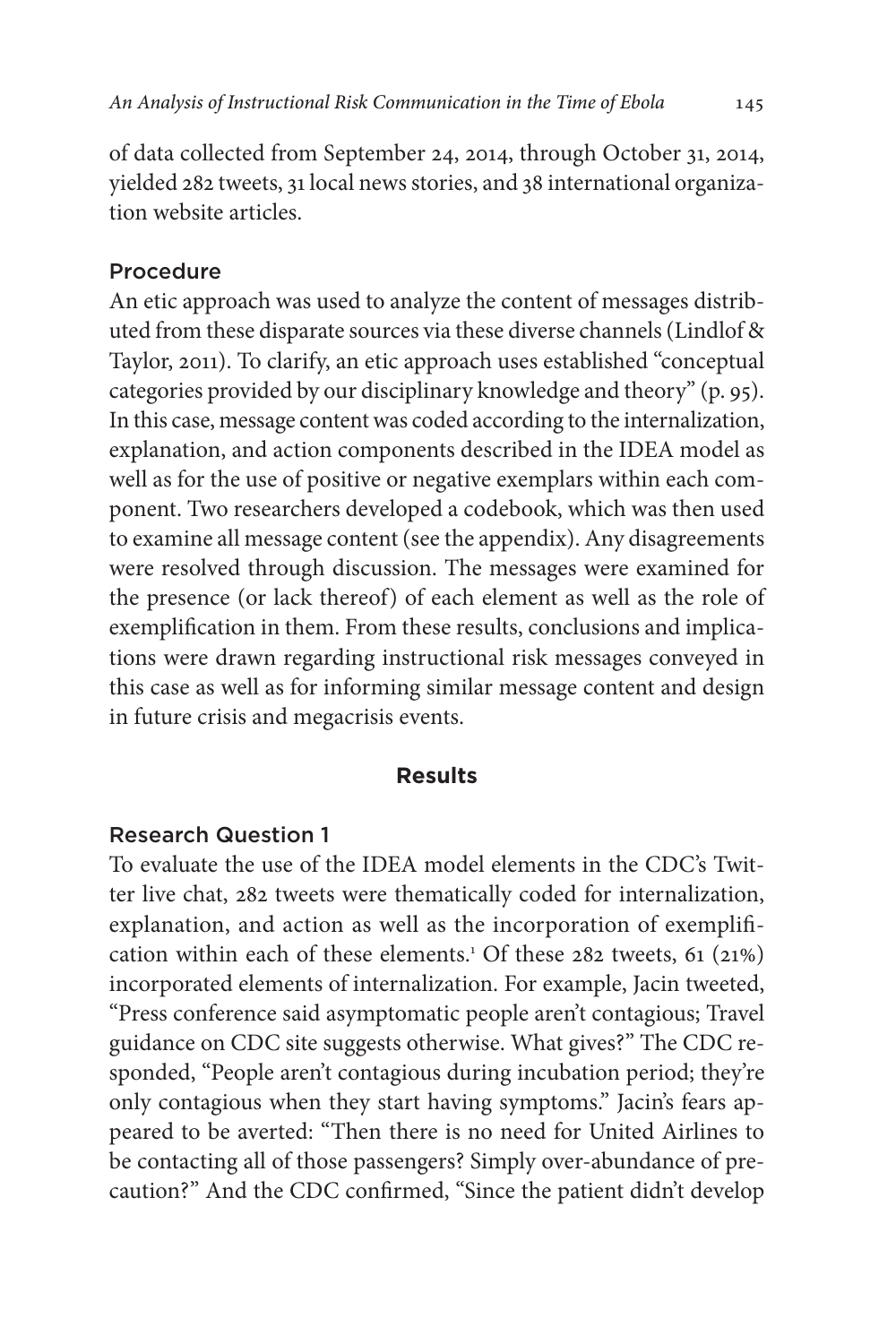symptoms until AFTER travel, there was no risk to other passengers."

Of these 282 tweets, 250 (88%) focused on elements explanation. For example, in response to Rawlings's question about how patients are being treated, the CDC responded, "Patients are given supportive care. Some experimental treatments are being tried." And in response to Apodaca's query about Ebola surviving on sterile surfaces for 6 days, the CDC responded that it cannot do so unless it is in body fluid, does not survive long outside of the body, and is only contagious if a person is experiencing active symptoms. In numerous other exchanges, CDC experts not only responded but also pointed to websites where participants could get more information and explanation about the virus, how it is spread, and what is being done to contain it.

Of these 282 tweets, 53 (19%) incorporated elements focused on action steps. For example, Em D tweeted, "Does ebola respond to 'Purell' and alcohol based sanitizer, or soap and water? How about bleach?" The CDC responded that "alcohol-based hand sanitizer and chlorine can kill Ebola." Sometimes, however, the action steps were not specific, as was the case when the CDC responded to Galiano's query about how to properly disinfect and what product to use by saying, "Use an EPA-approved hospital grade disinfectant." Finally, as was the case with internalization, many times the CDC experts responded to queries about self-protective actions by pointing participants to a website for more information. For example, when Victory Healthcare asked, "What symptoms should someone look out for, in regards to Ebola?" The CDC responded with, "Here are new resources: go.usa.gov/vEwP."

In terms of exemplification, only 9 (less than 1%) of the 282 tweets used exemplars, and 8 of the 9 instances represented negative rather than positive exemplification. More specifically, only 3 (less than 1%) of the 61 tweets that focused on internalization incorporated exemplars, and all 3 were negative. For example, Robrod4g wrote, "I have a 7 yr. old & a 7 mo. pregnant wife who works in the health care community. YES! I AM SCARED!!" The CDC responded, "Understandable, #Ebola is scary. New threat & deadly disease." Six (less than 1%) of the 250 tweets focused on explanation-incorporated exemplars. Only one of these was coded as a positive exemplar by using a graphic illustration as a cognitive shortcut regarding how the Ebola virus is contracted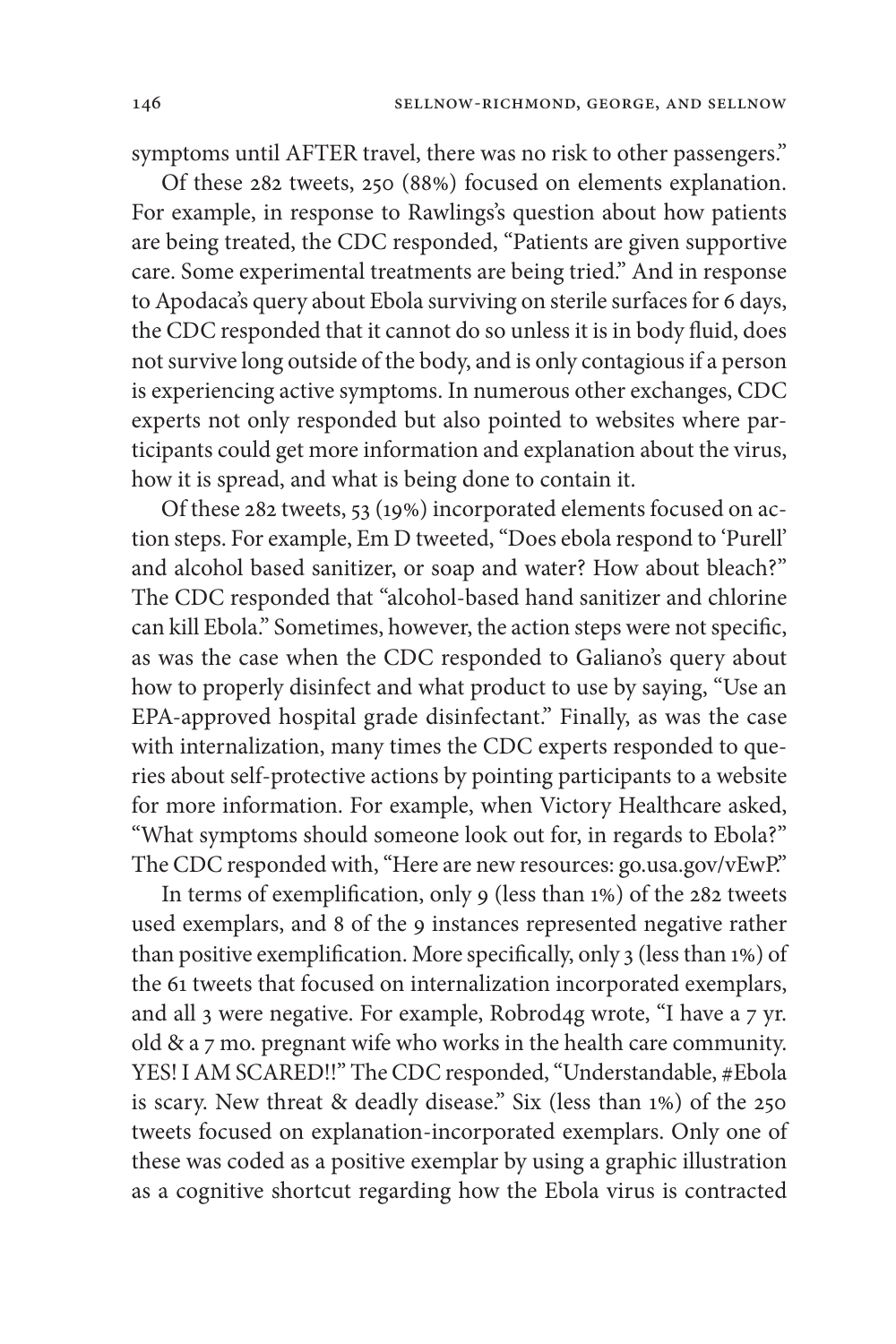

**FIGURE 1** Positive explanation exemplar.

(see Figure 1). No exemplars were identified in the tweets that focused on action steps. Ultimately, a majority (88%) of the live chat tweets emphasized explanations of the situation and events, and fewer than 1% offered exemplars.

## Research Question 2

In total, 31 news stories and press releases focused on Ebola were published in the Dallas area between September 24 and October 31, 2014. These reports were collected and thematically coded for internalization, explanation, and action as well as the incorporation of exemplification in each of these elements. Of these 31 publications, 10 (32%) incorporated internalization. For example, an initial statement published by the Dallas Independent School District (2014) began with a note of compassion by saying, "The health and safety of our students is always our top priority" and then addressed proximity and personal impact by revealing that the five students who may have had contact with the infected individual had "been advised to stay home from school."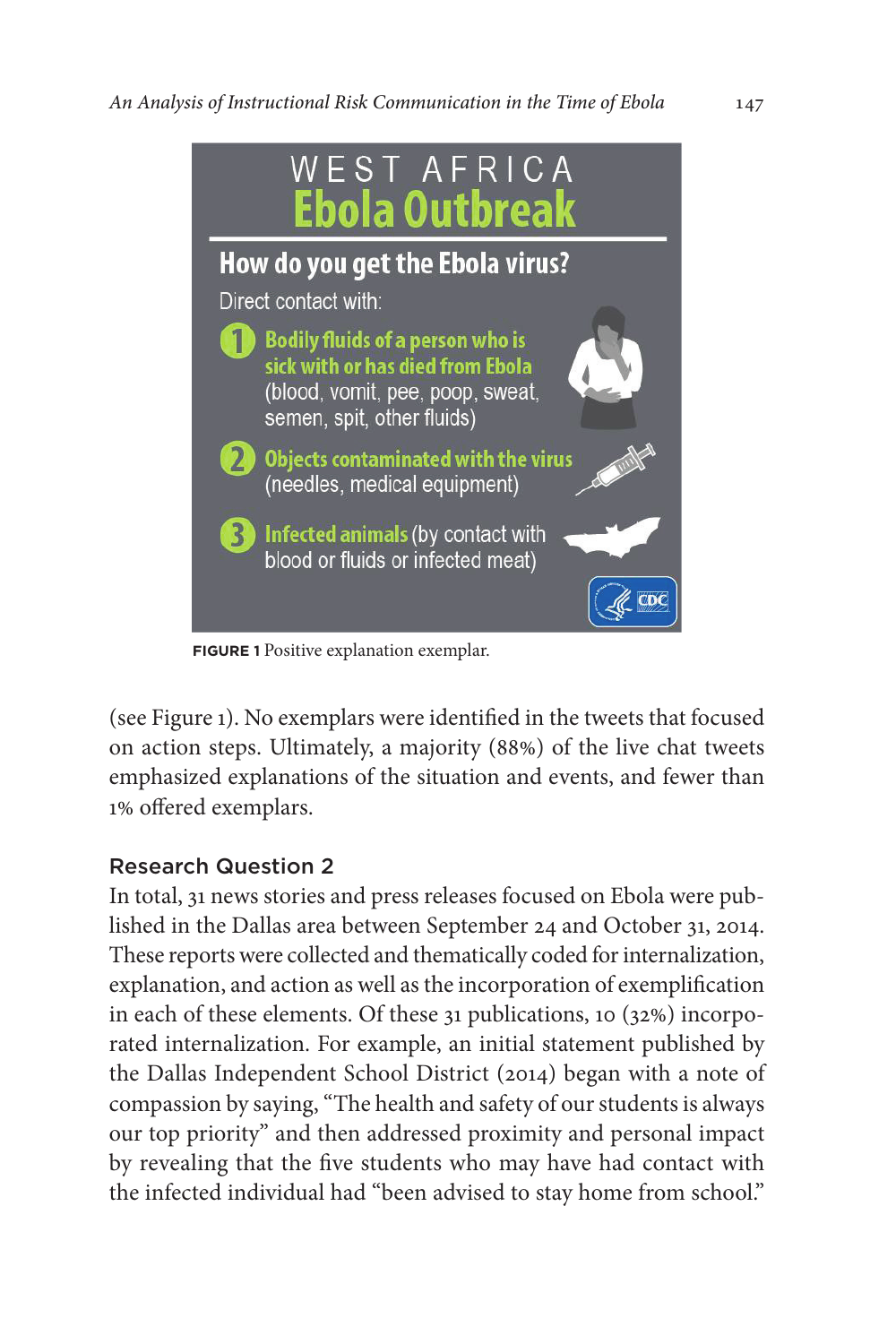Similarly, a Texas Christian University (2014) press release reported that "TCU is aware of the confirmation of an Ebola case in Dallas, Texas (proximity). The University is in contact with local health care officials and will continue to monitor the situation and keep families, students, faculty, and staff informed during this time" (compassion, relevance, personal impact, timeliness).

Nearly every article—that is, 30 (97%) of 31—incorporated elements of explanation. A common theme throughout them was a statement refuting a common misunderstanding that Ebola could be spread through the air. These refutations were then typically followed by a statement explaining that Ebola is only spread via "direct contact with the body fluids of a person showing symptoms of the illness" and that the risk of contracting it was very low according to both "national and local health officials" (source credibility; Southern Methodist University, 2014). Another common theme focused on the steps being taken by government agencies, health care providers, and other area experts to manage the outbreak. For example, the Governor's Press Office (2014) released a statement announcing "the creation of a state-of-the-art Ebola treatment and infectious disease bio containment facility in North Texas" that would "allow us to act quickly to limit the virus' reach and give patients the care they need."

Regarding the action element, only 2 (6%) of the 31 articles proposed specific action steps. Instead, many of them simply pointed readers to seek such information from additional websites, such as the Tarrant County Health Department, the Texas Department of State Health Services, or the CDC. The reports that did offer specific action steps tended merely to discourage "travel to the affected African counties," to monitor people for symptoms, and to "see a physician in a medical setting for an evaluation" when symptoms emerged (Texas Wesleyan University, 2014).

Finally, 7 of the 31 articles (22%) offered negative exemplars, and none used positive exemplars. More specifically, 2 (20%) of the 10 articles that incorporated internalization did so with the use of exemplars. For example, one NBC Dallas–Fort Worth story described Ebola as "a fire straight from the pit of hell" (Young, 2014). Five (16%) of the 30 articles that focused on explanation incorporated exemplars to aid explanation.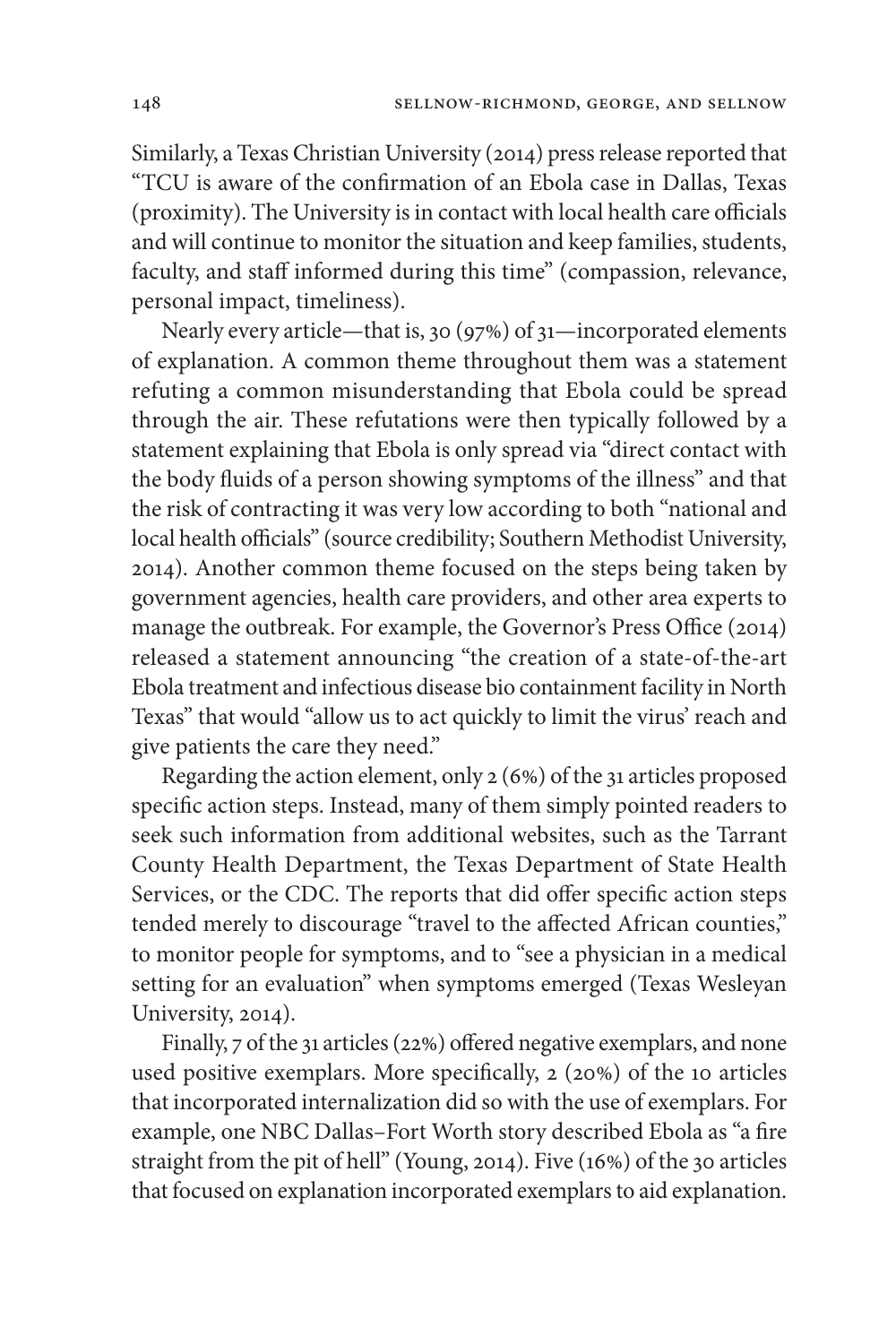For example, WFAA, an ABC Dallas news affiliate, reported that the "once-bustling" Texas Health Presbyterian hospital had turned into a "ghost town," accompanied by photographs of empty hallways and waiting rooms (Lupkin, 2014). No exemplars were offered as cognitive shortcuts for specific action steps. In sum, as was the case with the CDC Twitter exchange, nearly all of the Dallas area news stories and press releases emphasized explanation over internalization or action and offered only negative exemplification.

## Research Question 3

To examine the use of IDEA model elements among international health organizations, all 38 Ebola-related articles posted on WHO, UNICEF, and MSF websites between September 24 and October 31, 2014, were collected and thematically coded for internalization, explanation, action, and exemplification. Of these 38 articles, 12 (31%) incorporated internalization. For example, the MSF website discussed the negative impact of imposing a forced quarantine of asymptomatic health workers returning from West Africa to the United States. That is, there is no reason to quarantine asymptomatic people because asymptomatic people with the Ebola infection do not transmit the virus. The organization also emphasized the lack of risk the U.S. population faced when health care workers returned from fighting the epidemic in West Africa. In a press release following Dr. Craig Spencer's discharge from the hospital after contracting Ebola while working with MSF, for instance, the organization reiterated that asymptomatic people like Dr. Spencer cannot spread the virus and that "the public must not stigmatize and even threaten these volunteers" (Doctors Without Borders, 2014b).

A majority of the articles—36 (95%) of 38—focused on explanation. For example, the MSF website posted this explanation about what was being done to contain the disease and treat infected patients:

MSF will work in collaboration with organizations, academics, companies, the Ministries of Health in the affected countries, and the WHO in order to implement fast-tracked clinical trials for some of the new treatments for Ebola at existing treatment sites. Experimental treatments are currently being selected and trial designs are being developed to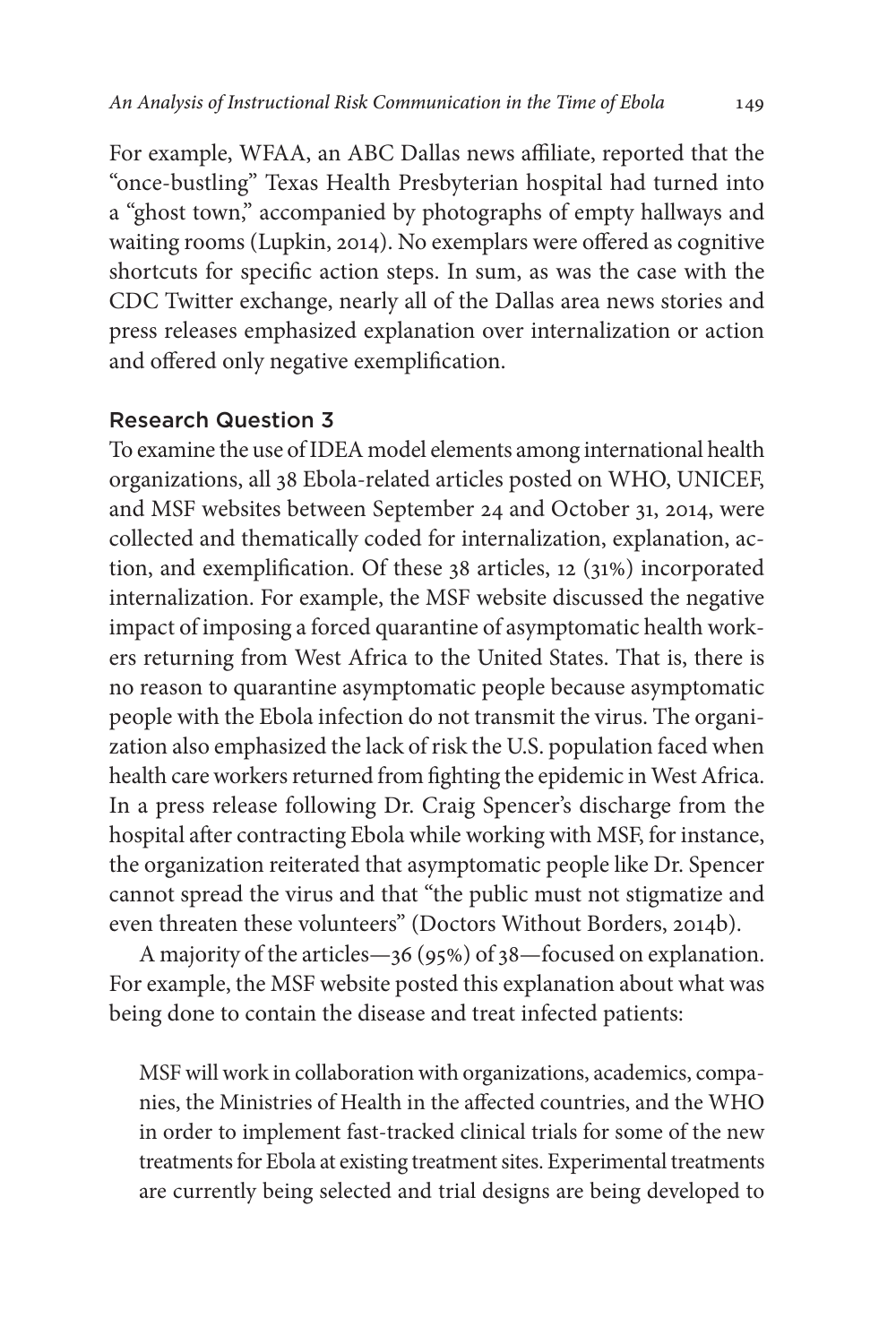ensure that disruption to patient care is minimal, that medical and research ethics are respected, and that sound scientific data is produced. (Doctors Without Borders, 2014b)

These kinds of explanations about what Ebola is, how it is contracted, and what is being done to contain it and treat patients were posted on each of the websites sponsored by the WHO, UNICEF, and MSF.

Of the 38 website articles, 25 (66%) proposed specific action steps. An article posted on the WHO website (World Health Organization, 2014), for instance, explained that

WHO and its partners have recommended exit screening at airports and land-border crossings in countries affected by Ebola, and it is now an established practice. WHO stresses that only two categories of people should not travel: those who are infected and those identified as their close contacts as they may be infected with Ebola virus.

According to an article posted on the UNICEF website (Gilliam, 2014), "avoiding shaking hands is possibly the easiest of the [behavioral] changes" to make.

In terms of exemplification, 6 (16%) of the 38 website postings used exemplars. More specifically, 4 (33%) of the 12 articles that integrated internalization also used exemplars. For example, an MSF article described its "sickest patients" to be treated for Ebola and the "miracle" of their recovery. The MSF wrote, "When Hassan was brought in, he was almost dead. He wasn't moving or speaking; he had constant diarrhea; he was confused, disoriented, and lethargic" (Doctors Without Borders, 2014a). One of the 36 articles offering explanations did so using exemplars. This article was actually an infographic by UNICEF explaining what life-saving supplies had been delivered to Ebola-affected countries between August and November 2014 (United Nations Children's Fund [UNICEF], 2014). Finally, one exemplar was also identified as helping to convey self-protective action steps to be taken. UNICEF (2016) emphasized the important role of handwashing in preventing the spread of Ebola using the WASH acronym, which stands for "water, sanitation, and hygiene."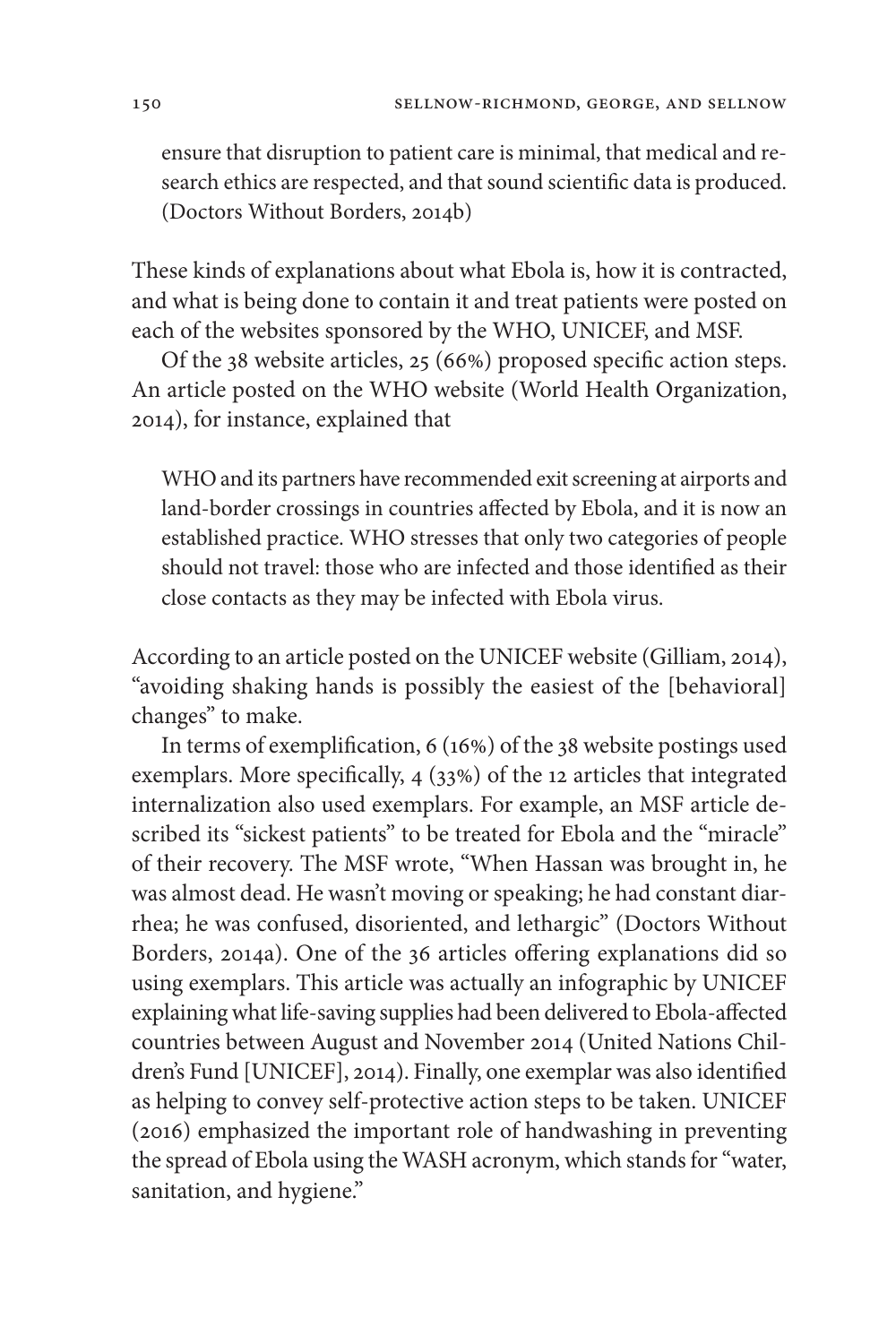

**FIGURE 2** Comparative analysis of CDC Twitter exchange, Dallas area reports, and international organization websites.

In sum, a majority of international articles emphasized explanation over internalization or action, although more of these messages did offer action steps compared to the local newspaper reports or national CDC Twitter exchange. In addition, as was the case with the Twitter chat and Dallas area news stories, very few exemplars were offered, and of those that were, most were negative.

## Research Question 4

Descriptive statistics from each of the distribution channels—local news stories and press releases; national CDC live Twitter chat; and international (WHO, UNICEF, MSF) website articles—were compared to discover similarities and differences regarding the use of IDEA model elements and exemplification in the Ebola crisis messages. Regarding the IDEA model elements, Figure 2 illustrates that 21 % of the CDC Twitter feed, 32% of Dallas newspapers, and 31% of international organization newspaper reports incorporated internalization. The vast majority of messages across distribution channels focused primarily on explanation (88% of the national CDC Twitter messages, 97% of the local Dallas news articles, and 95% of international organization website articles). With regard to the action element of the IDEA model, only 19% of the national CDC exchange tweets and 6% of the local Dallas area news reports offered specific actionable instructions. However, 66% of the international organization website articles proposed them. Finally,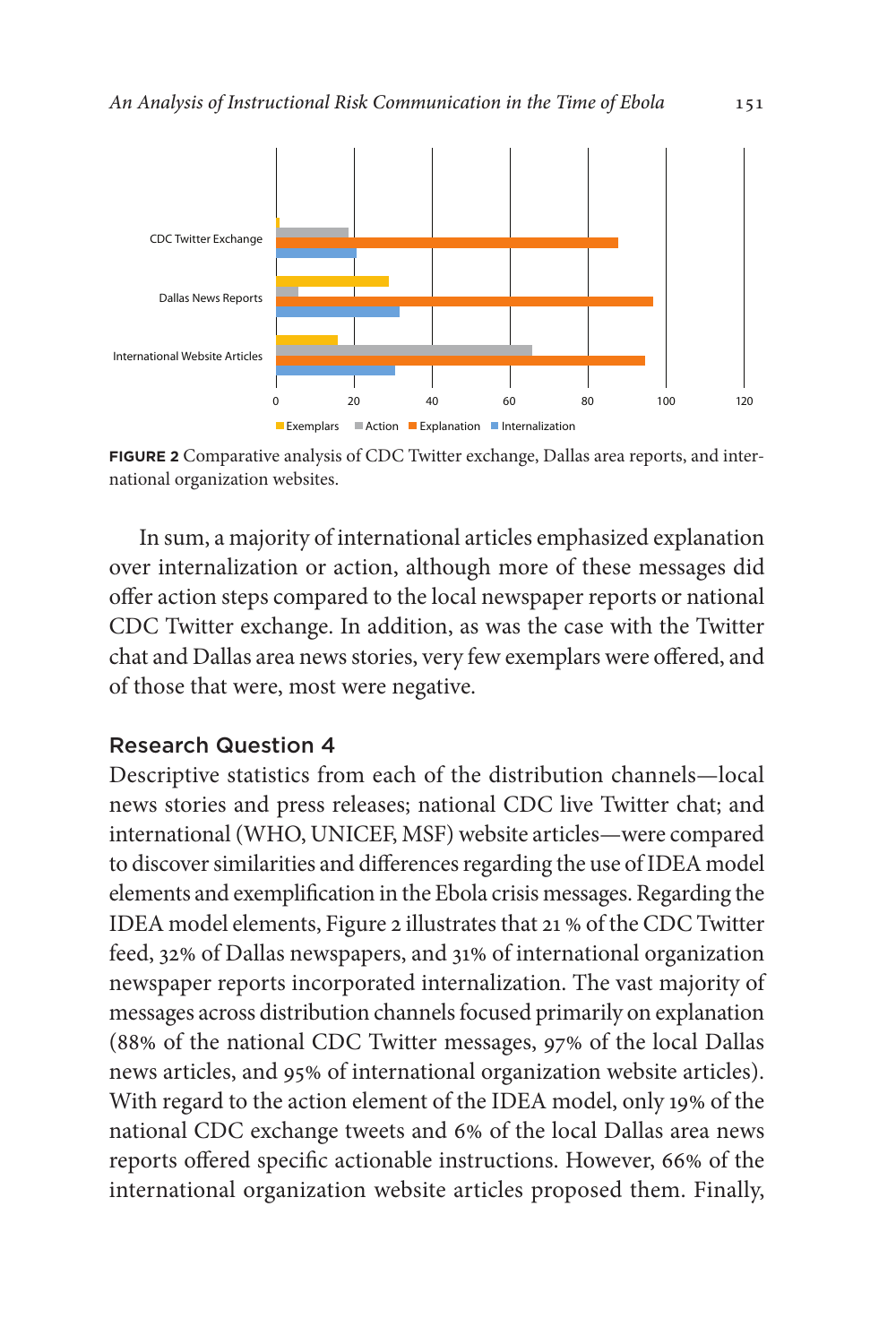regarding exemplification, although exemplars can serve as cognitive shortcuts for translating complex subjects, fewer than 1% of the CDC Twitter messages, 29% of the Dallas news stories and press releases, and 16% of the international organization website articles used them. Moreover, those that did use exemplars tended to use negative rather than positive ones.

### **Discussion**

This examination of messages distributed nationally via the CDC Twitter live chat, locally via Dallas area news stories and press releases, and internationally via website postings from the WHO, UNICEF, and MSF when the first case of and death from Ebola occurred in the United States yields some fruitful conclusions. Moreover, the conclusions give rise to some interesting implications and recommendations.

Perhaps the most formidable conclusion to be drawn from this analysis stems from the fact that messages shared by all sources via a variety of distribution channels focused extensively on explanation over internalization and action. Although multiple message-testing studies have confirmed that the most effective instructional risk and crisis messages integrate all three elements, this study reveals that current risk and crisis reporting practices continue to privilege explanation over internalization and action (e.g., D. D. Sellnow, Lane et al., 2015; D. D. Sellnow et al., in press; T. L. Sellnow, Sellnow, & Helsel, 2017). This privileging of explanation is not surprising, however, in that it confirms the results of previous research, for example, by Frisby et al. (2014), who focused on news reports during the 2010 nationwide egg recall in the United States, and by D. D. Sellnow et al. (2016) regarding blended meat contamination in Sweden. However, if the goal of such instructional risk and crisis messages is learning, then it follows that they ought to contain elements that research has confirmed are necessary to achieve affective and behavioral, as well as cognitive, learning (e.g., Dewey, 1938; D. D. Sellnow & Sellnow, 2014b). In fact, failing to do so could lead people to do nothing or to do precisely the wrong thing, which could result in devastating consequences (D. D. Sellnow et al., 2017).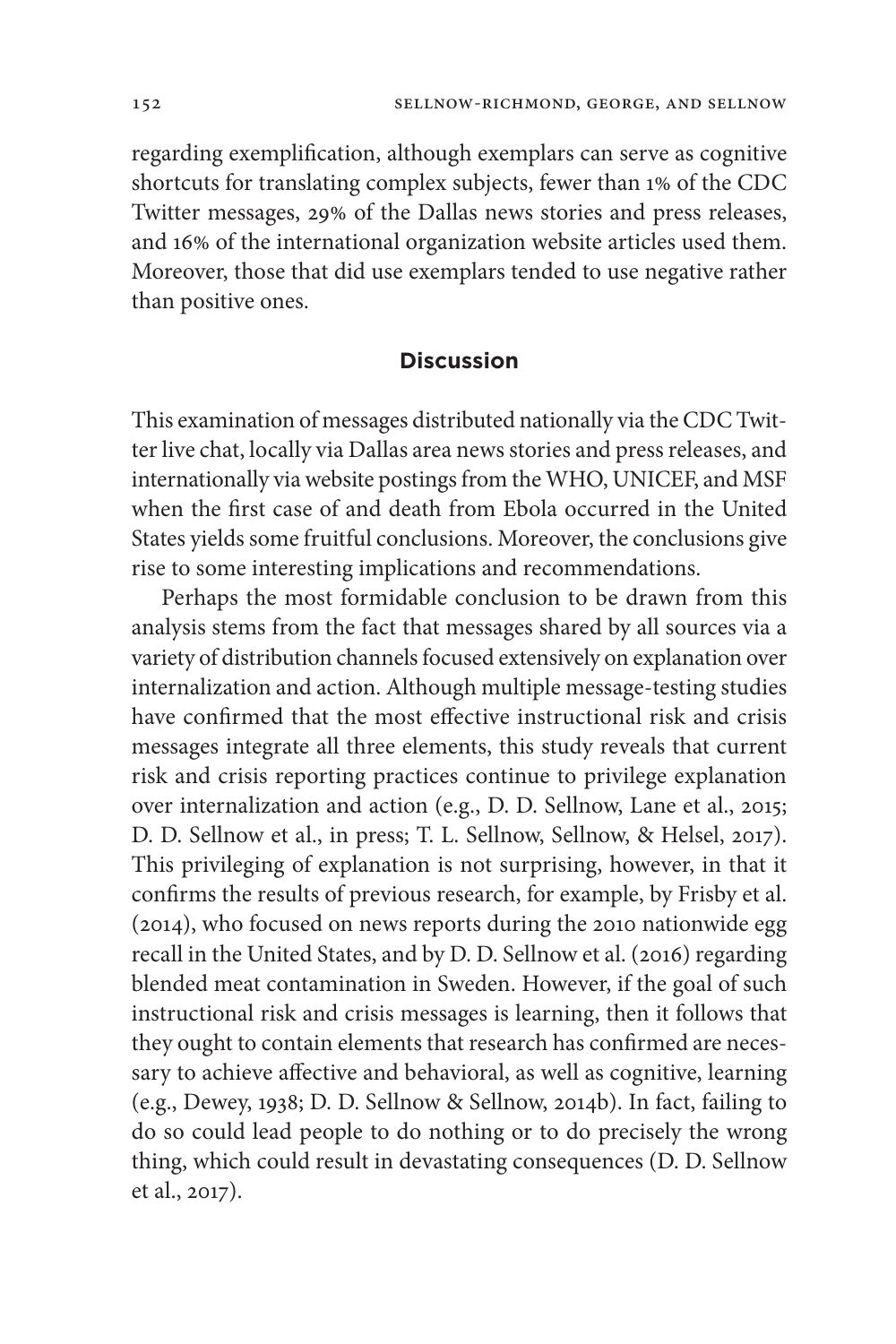With regard to the Ebola outbreak megacrisis as experienced in the United States, failing to integrate internalization and action into most of the messages could have played a role in the level of fear felt by nonscientific publics seeking information about the crisis and how to protect themselves. To clarify, instructional risk messages that offer explanation without internalization often fail to achieve compliance, and even when specific action steps are offered, they are typically ignored or not sustained when internalization is not also integrated (D. D. Sellnow et al., 2017).

In the midst of a public health megacrisis like the 2014 Ebola epidemic, organizations ought to provide accurate information to diverse publics about what the disease is and how it is spread. All sources examined in this study (CDC Twitter exchange, Dallas area news stories and press releases, and international organization websites) did so. However, only the international organization website articles also offered specific self-protective action steps in a majority of them. It is certainly possible that, because the Ebola outbreak had been going on for some time in West Africa before it reached the United States, these organizations were more concerned with revealing actions needed to contain the spread of the virus than with providing general base-rate information about the virus. In other words, because the virus was spreading quickly in West Africa, emphasizing specific action steps may have been a more immediate concern. It is unfortunate that the CDC and Dallas new stories and press releases did not capitalize on sharing the abundance of information available from these international sources long before Ebola surfaced in the United States. Perhaps they considered it a "West African disease" and believed it would be contained there before having a chance to migrate overseas. Thus preparing U.S. publics to take preventative action may have appeared to be somewhat irrelevant prior to the Dallas case. This seems plausible, given that CDC experts reiterated many times that such an outbreak was highly unlikely in the United States owing to the access to advanced medical treatment centers. Regardless, previous research has suggested that messages including specific action steps tend to be most effective when preparing for a potential crisis as well as in response to crises (Frisby et al., 2014; T. L. Sellnow et al., 2017; D. D. Sellnow & Sellnow, 2014b).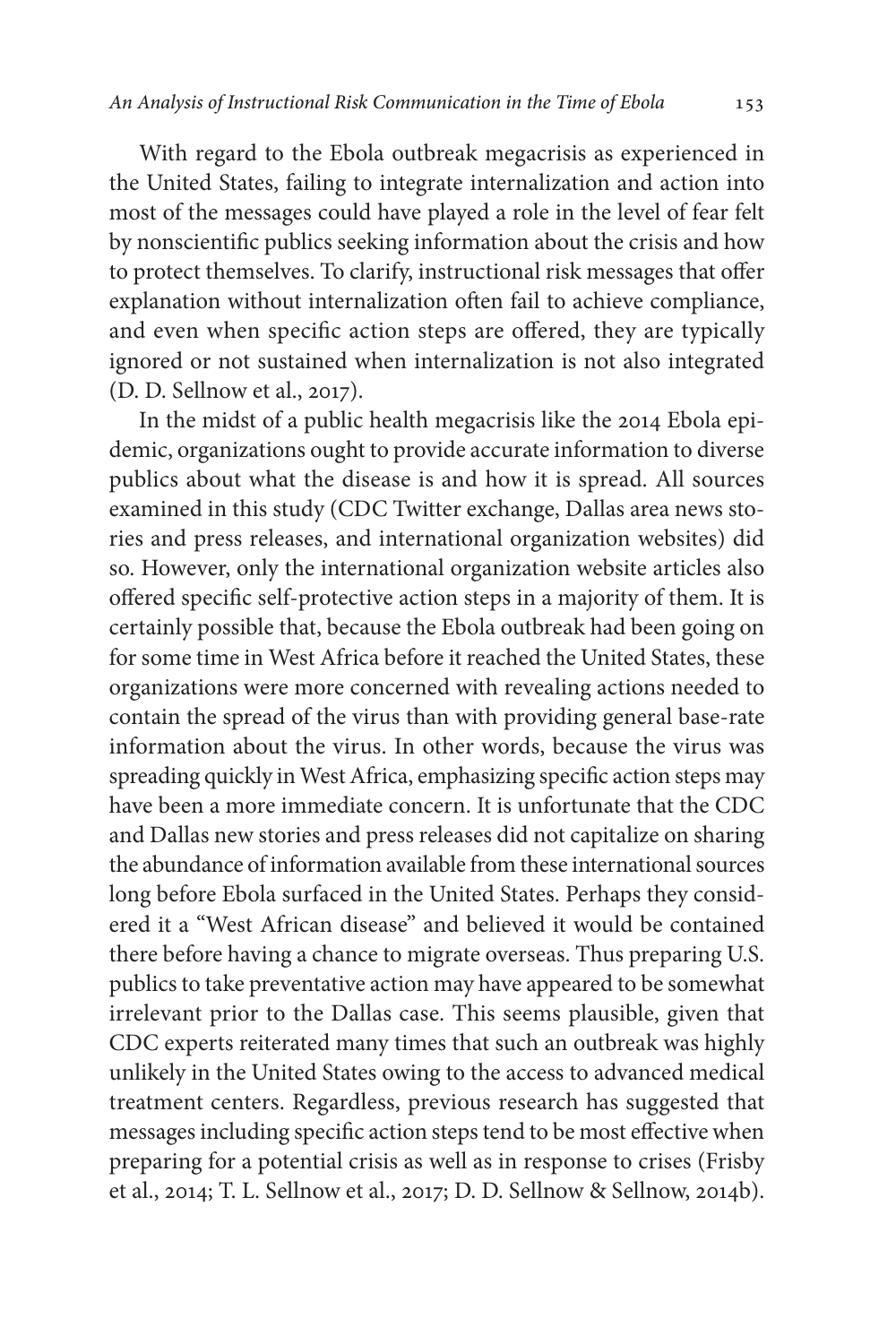With regard to exemplification, research has demonstrated that it can be a valuable cognitive shortcut for making complex information easier to process and retain (Spence et al., 2015). However, this analysis reveals that, overall, very few of the messages integrated exemplars. This is somewhat surprising, given that exemplars are commonly used in mass media generally (Aust & Zillmann, 1996) and to achieve persuasive goals specifically (Brosius & Bathelt, 1994). Moreover, negative exemplars were being shared throughout social media during this same time period. Not only that, but most of the exemplars that appeared in the Dallas area news stories were negative. The failure to offer positive exemplars in the messages shared by the CDC, Dallas news stories, and international organization websites as a counter to them appears to be an unfortunate oversight. Research has reported that positive exemplars can be effective in countering negative ones, reducing fear, and fostering self-efficacy, but only if they are actually offered and received by target populations (D. D. Sellnow & Sellnow, 2014a; Spence et al., 2015; Spence, Sellnow-Richmond, Sellnow, & Lachlan, 2016).

Findings from this study also suggest important recommendations both for crisis communicators and for future research. First, none of the three sets of messages examined offered a balanced integration of all three message content elements (internalization, explanation, and action) according to the IDEA model. Given conclusions drawn from existing research, failure to include all three may have contributed to a lack of motivation among receivers to attend to them as well as misunderstandings about the epidemic, its relevance, and what to do for self-protection. When communicating to nonscientific publics about risk and crisis epidemics, spokespersons reporting locally, nationally, and internationally may be wise to take strategic measures to incorporate each of these elements into their messages. Moreover, the various spokespersons ought to coordinate their efforts to ensure that message content and distribution efforts are consistent. To clarify, because people seek convergence among such messages during megacrisis events, doing so may help ensure that diverse publics (a) accurately understand what the disease is and how it is spread and (b) engage in appropriate actions for self-protection (Anthony & Sellnow, 2011, 2016; T. L. Sellnow & Seeger, 2013).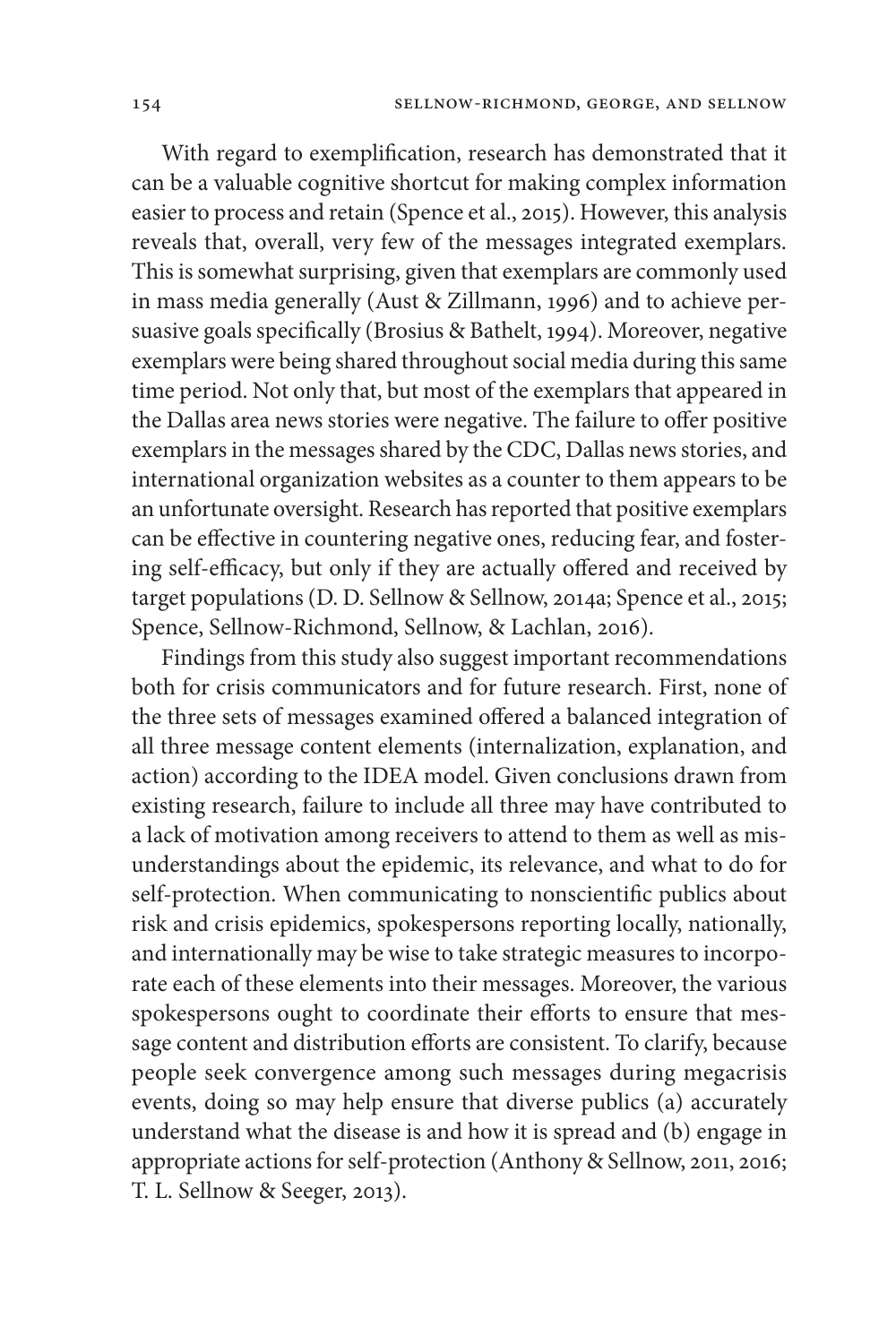Second, exemplification was rarely present in these instructional risk messages distributed locally, nationally, or internationally. When used strategically, exemplars can make complex information easier to understand and remember (Zillmann, 2006; Zillmann & Brosius, 2000). They can also be used to counter misleading negative exemplars, which often go viral on social media (D. D. Sellnow & Sellnow, 2014a; Spence et al., 2016). Incorporating positive exemplars may effectively reduce fear and heighten self-efficacy among disparate nonscientific publics receiving the messages. In the future, it may behoove crisis communicators to thoughtfully consider the strategic use of exemplification to bolster internalization by motivating receivers to attend, explanation by making complex information easier to comprehend and retain, and action by serving as a cognitive shortcut for instigating appropriate self-protective actions.

Finally, the results of this study point to the utility of doing additional research applying the IDEA model embellished with exemplification. Additional thematic and content analyses on existing crisis messages across distribution channels and crisis types could add to what we know about current practices. Surveys, interviews, and focus group studies could enhance our understanding of the effectiveness of instructional risk and crisis messages among various stakeholder groups. Similarly, additional message-testing experiments could inform our understanding of the effectiveness of such messages in achieving affective, cognitive, and behavioral learning outcomes among diverse people and groups in various countries and regions, regarding a variety of risk and crisis types, and distributed via a range of channels. Finally, although IDEA model messages have been tested empirically, confirming their utility in a variety of crisis situations, similar experiments ought to be conducted on messages designed specifically for Ebola to confirm the validity of potential recommendations offered to health organizations and media professionals charged with communicating about the disease. Such experiments could confirm the degree to which IDEA model messages instruct nonscientific publics specifically about Ebola (i.e., what it is, how it is spread, and what to do for self-protection) more effectively than status quo ones like those examined here.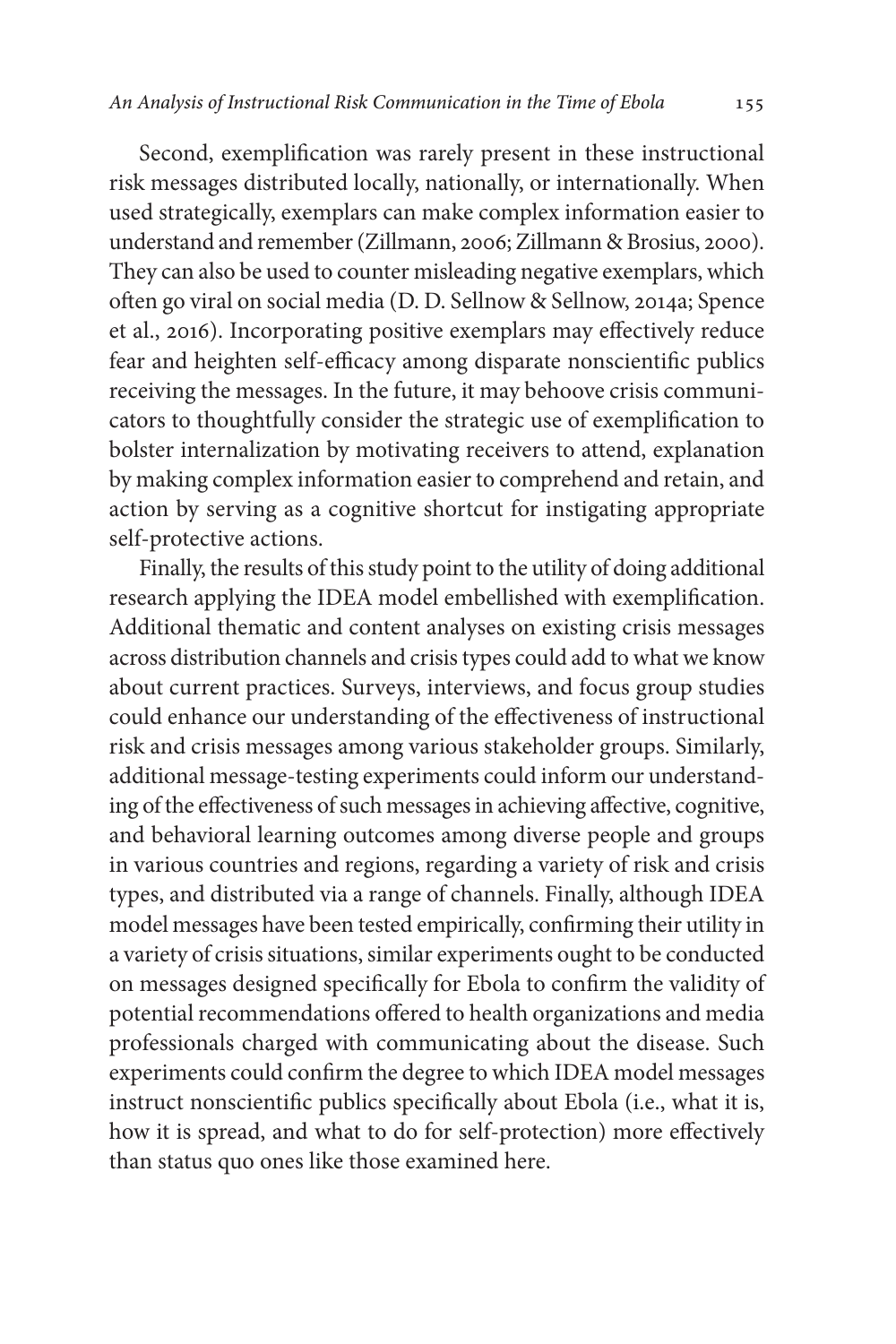## Limitations

We acknowledge several limitations of this study. First, we were able to collect more tweets than Dallas area news stories and press releases or website content provided by international health organizations. However, a more balanced sample of messages across sources and channels was not possible because more messages simply did not exist during the time frame of this case study. That said, we did examine a comprehensive census, which included everything available from those outlets during the time period. Moreover, if we take word count into consideration, the tweets were quite short and the news stories, press releases, and website articles considerably longer. Bearing this in mind indicates less imbalance among the sources than might be perceived by number alone. Second, the Ebola outbreak had been going on for many months in West Africa before it emerged in the United States. As such, the nature of the story lines was bound to be different in the local stories compared to the international articles, which may have complicated the results of the study. Finally, our decision to conduct a thematic analysis was based on the lack of work done across distribution channels (local, national, international) to date. Thus these exploratory results ought to be considered, as they may spur future research using different methodological approaches.

## **Conclusion**

Indeed, effective risk and crisis communication when targeting nonscientific publics presents formidable challenges. When attempting not only to inform the public about an event but also to instruct them to take appropriate self-protective actions, the challenges become even more complicated. Moreover, when the event is a megacrisis that crosses international boundaries and impacts diverse publics, communicators must be strategic about the content to include in their messages and the channels through which they distribute them. The IDEA model for effective instructional risk and crisis communication embellished with exemplification may provide a workable framework for doing so. This Ebola epidemic analysis revealed, however, that current risk and crisis message practices continue to privilege explanation over internalization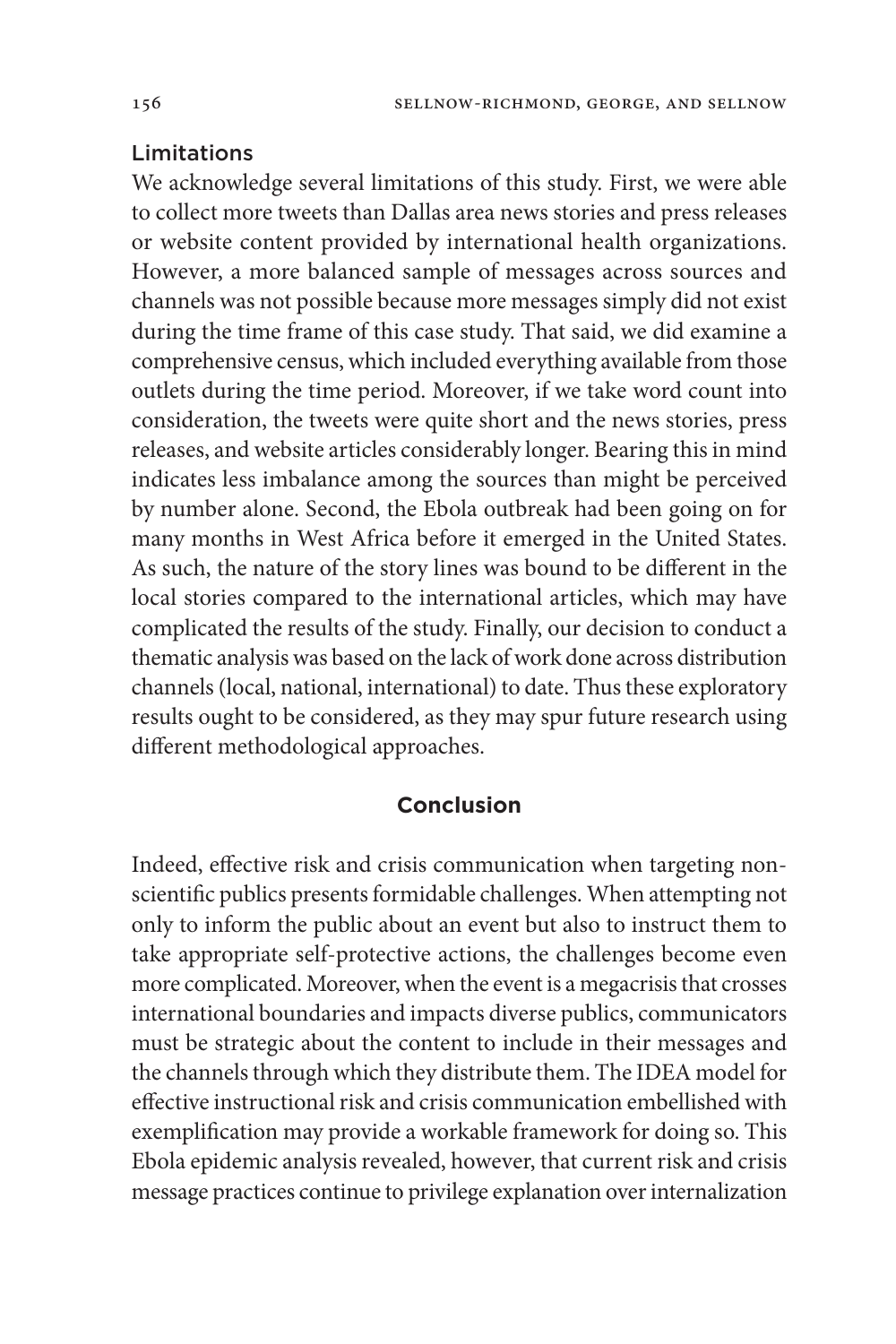or action. Consistent messages coming from various health organizations and media outlets that integrate internalization, explanation, and action embellished with appropriate exemplars may achieve successful affective, cognitive, and behavioral learning outcomes among disparate nonscientific publics. As such, we may increase the likelihood that these messages will achieve what we intend from them—which is, of course, to save lives.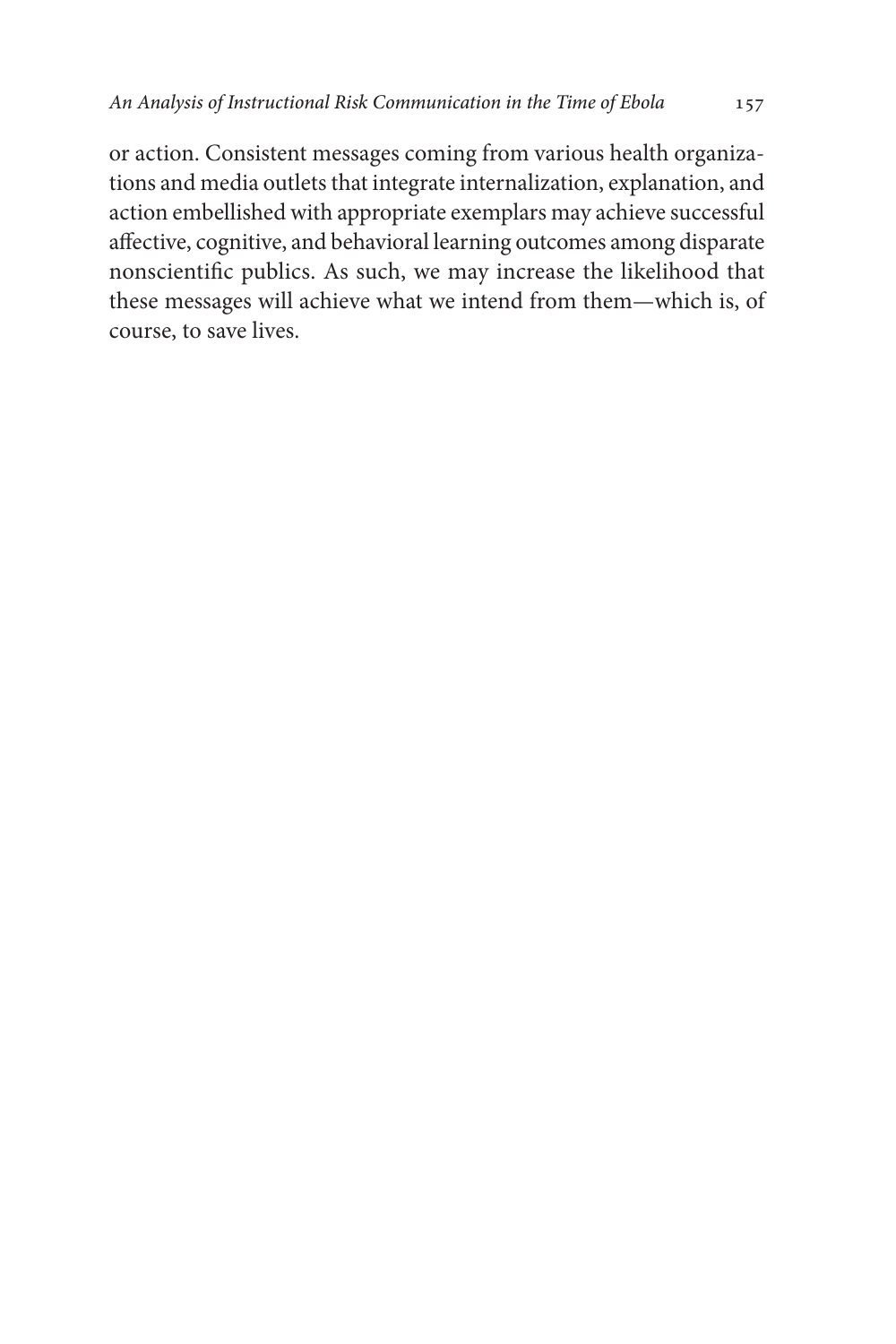## **Appendix: IDEA Model Thematic Analysis Codebook**

## Internalization

*Goal*: To get attention and to aid retention.

*Question*: Am I (or those I care about) affected, and how?

- a. Compassion (People don't care how much you know, until they know how much you care.)
	- Does the message say something to this effect (e.g., empathetic messages about supportive care being given to infected patients, as well as to their loved ones)?
- b. Personal relevance
	- *• How likely* am I (or those I care about) to be affected?
	- What and how severe might the consequences be?
- c. Proximity
	- Where is the event occurring, and how close is that to me and/ or those I care about?
	- Is location specified, and to what specificity?
- d. Timeliness
	- When is the event occurring?
	- How much time do I have to prepare?
	- How much time do I have to respond if exposed?
	- How much time do I have to respond if infected?
- e. Exemplification
	- What if any positive exemplars are offered to get attention and make it memorable?
	- What if any negative exemplars are offered to get attention and make it memorable?

## **Distribution**

*Goal*: To get the correct message to the target audience(s).

*Question*: What channel or channels is/are the message(s) being sent through?

• Convergence of multiple messages being sent through diverse channels.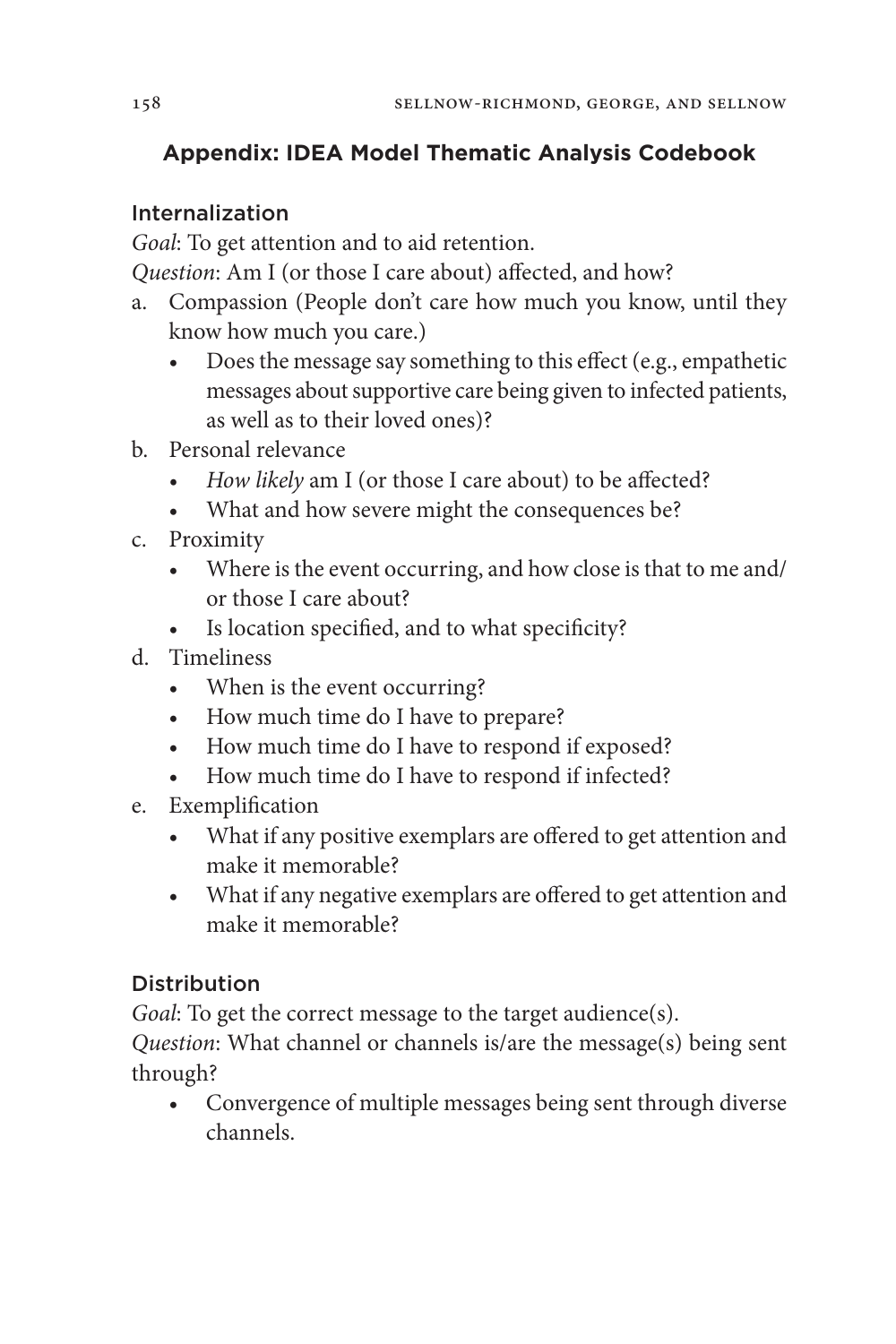# Explanation

*Goal*: Provide accurate information about what is happening and being done about the event.

*Question*: What is happening, and why?

- a. Source credibility (international, national, local)
- b. Accurate science, accurate information
- c. What are the responsible agencies doing to deal with the event?
- d. Intelligible translation for target audience?
- e. Is exemplification used to help make complex information easier to understand, and if so, is it positive and helpful or negative in ways that foster misunderstanding?

# Action

*Goal*: To empower people to take appropriate action to save lives. *Question*: What should I (and those I care about) do (or *not* do) for self-protection?

- a. Specific *preparation* action steps
- b. Specific *response* steps
- c. Exemplification in action steps?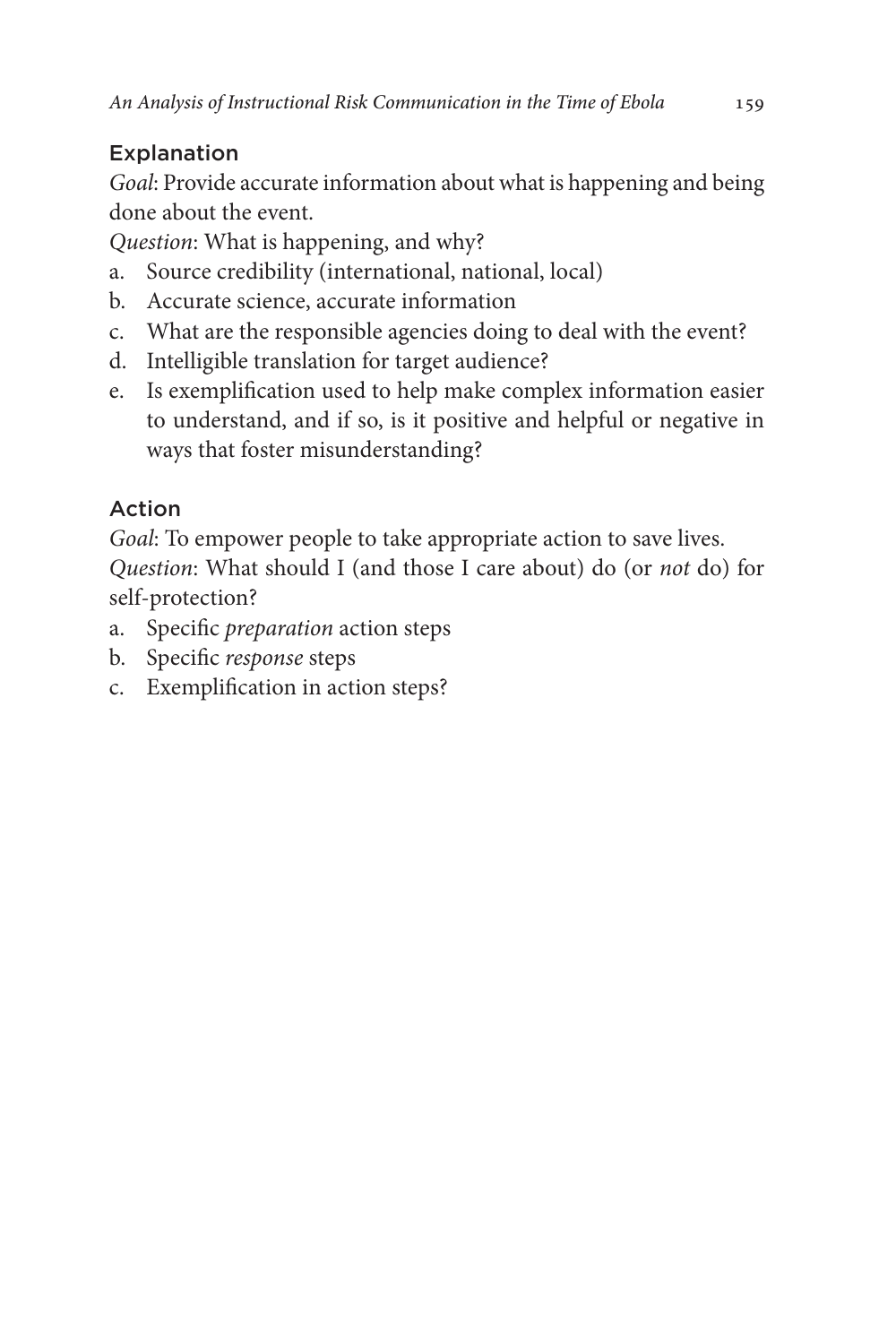**Deborah D. Sellnow-Richmond**, PhD, is assistant professor in the Department of Communication at Columbus State University, where she teaches courses in the public relations concentration. She researches the efficacy and unforeseen effects of public relations messages in health and organizational crisis contexts and the emerging role of social media in creating and resolving organizational crises.

**Deanna Sellnow**, PhD, is professor of strategic communication and program coordinator of human communication in the Nicholson School of Communication at the University of Central Florida. She conducts research in two major areas. The first focuses on strategic instructional risk and crisis communication in a variety of contexts. The second focuses on rhetoric and persuasion in mediated popular culture texts.

**Amiso M. George**, PhD, is associate professor, former director of the graduate program, and former chair of the Department of Strategic Communication at Texas Christian University. George worked as a journalist, broadcaster, and public relations consultant in Nigeria and the United States. Named a Carnegie African Diaspora Fellow for 2017, she is the author of several book chapters and journal articles on crisis communication. She consults in risk and crisis communication.

## **ORCID**

Deborah D. Sellnow-Richmond Dhttps://orcid.org/0000-0001-6179 [-0307](https://orcid.org/0000-0001-6179-0307) Deanna Sellnow Dhttps://orcid.org/0000-0003-4668-4359

## **Note**

1. For the live Ebola #CDCchat, see https://storify.com/CDCgov/live-ebola -cdcchat-october-2-2014#publicize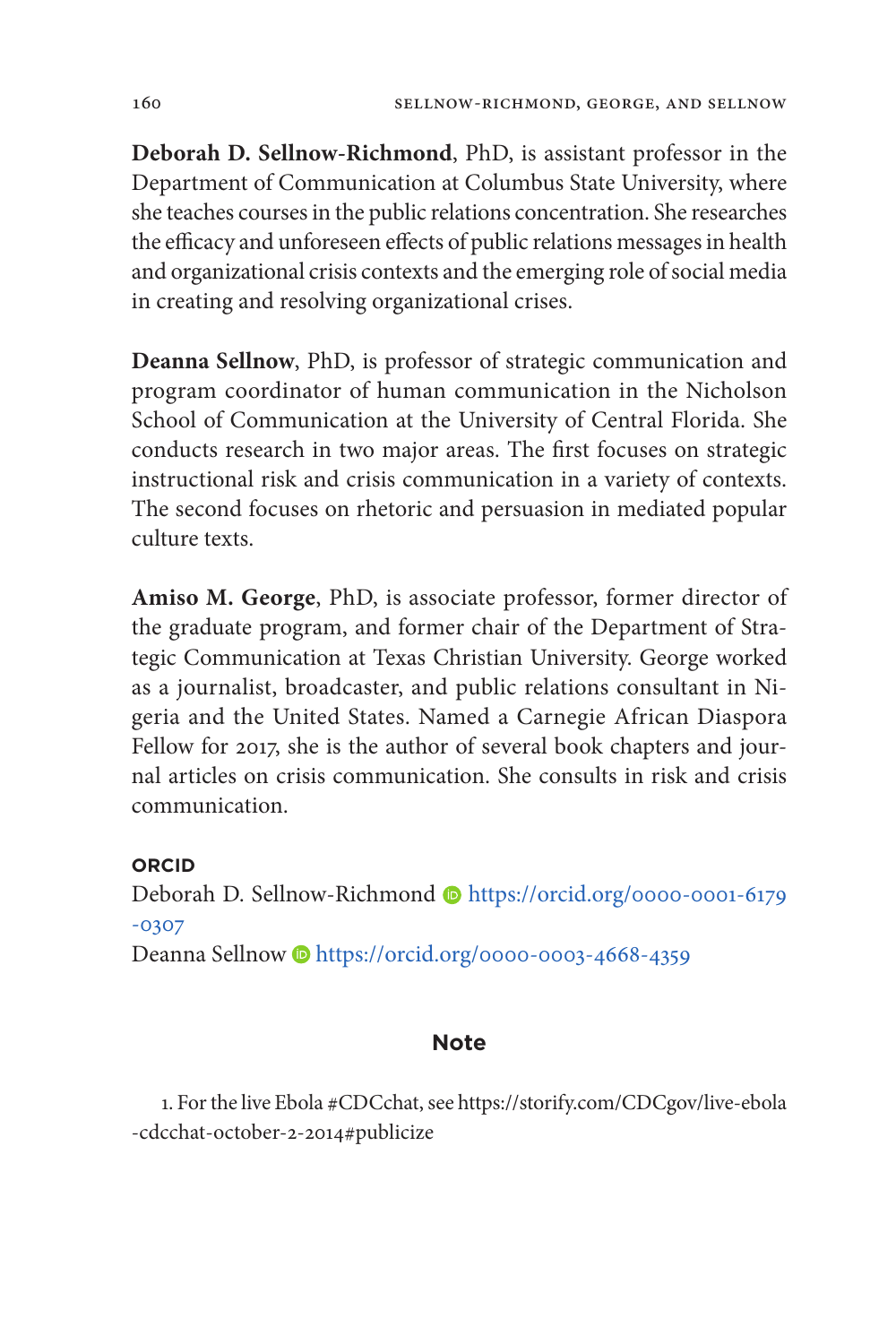#### **References**

- Anthony, K. E., & Sellnow, T. L. (2011). Information acquisition, perception, preference, and convergence by Gulf Coast residents in the aftermath of the Hurricane Katrina crisis. *Argumentation and Advocacy, 48*, 81–96. https://doi.org/10.1080/00028533.2011.11821756
- Anthony, K. E., & Sellnow, T. L. (2016). The role of the message convergence framework in medical decision making. *Journal of Health Communication, 21*, 249–256. https://doi.org/10.1080/10810730.2015.1064497
- Aust, C. F., & Zillmann, D. (1996). Effects of victim exemplification in television news on viewer perception of social issues. *Journalism and Mass Communication Quarterly, 73*, 787–803. https://doi.org/10.1177/107769909607300403
- Brosius, H. B., & Bathelt, A. (1994). The utility of exemplars in persuasive communications. *Communication Research, 21*(1), 48–78. [https://doi.org](https://doi.org/10.1177/009365094021001004) [/10.1177/009365094021001004](https://doi.org/10.1177/009365094021001004)
- Centers for Disease Control and Prevention. (2015, October 14). *Preliminary study finds that Ebola virus fragments can persist in the semen of some survivors for at least nine months.* Retrieved from https://www.cdc.gov/media /releases/2015/p1014-ebola-virus.html
- Coombs, T. W. (2009). Conceptualizing crisis communication. In R. L. Heath & H. D. O'Hair (Eds.), *Handbook of risk and crisis communication* (pp. 99–118). New York, NY: Routledge.
- Dallas Independent School District. (2014, October 1). *Frequently asked questions regarding Ebola*. Retrieved from https://www.dallasisd.org/Page/31655

Dewey, J. (1938). *Experience and education*. New York, NY: Kappa Delta Pi.

- Doctors Without Borders. (2014a, October 20). *Ebola: "Three Miracles" in Bo, Sierra Leone*. Retrieved from http://www.doctorswithoutborders.org /article/ebola-three-miracles-bo-sierra-leone
- Doctors Without Borders. (2014b, October 27). *Q&A on MSF's Ebola response and protocols*. Retrieved from http://www.doctorswithoutborders.org /article/q-msf%E2%80%99s-ebola-response-and-protocols
- Eagly, A. E., & Chaiken, S. (1993). Process theories of attitude formation and change: The elaboration likelihood and heuristic-systematic models. In *The psychology of attitudes* (pp. 305–349). Fort Worth, TX: Harcourt Brace Jovanovich.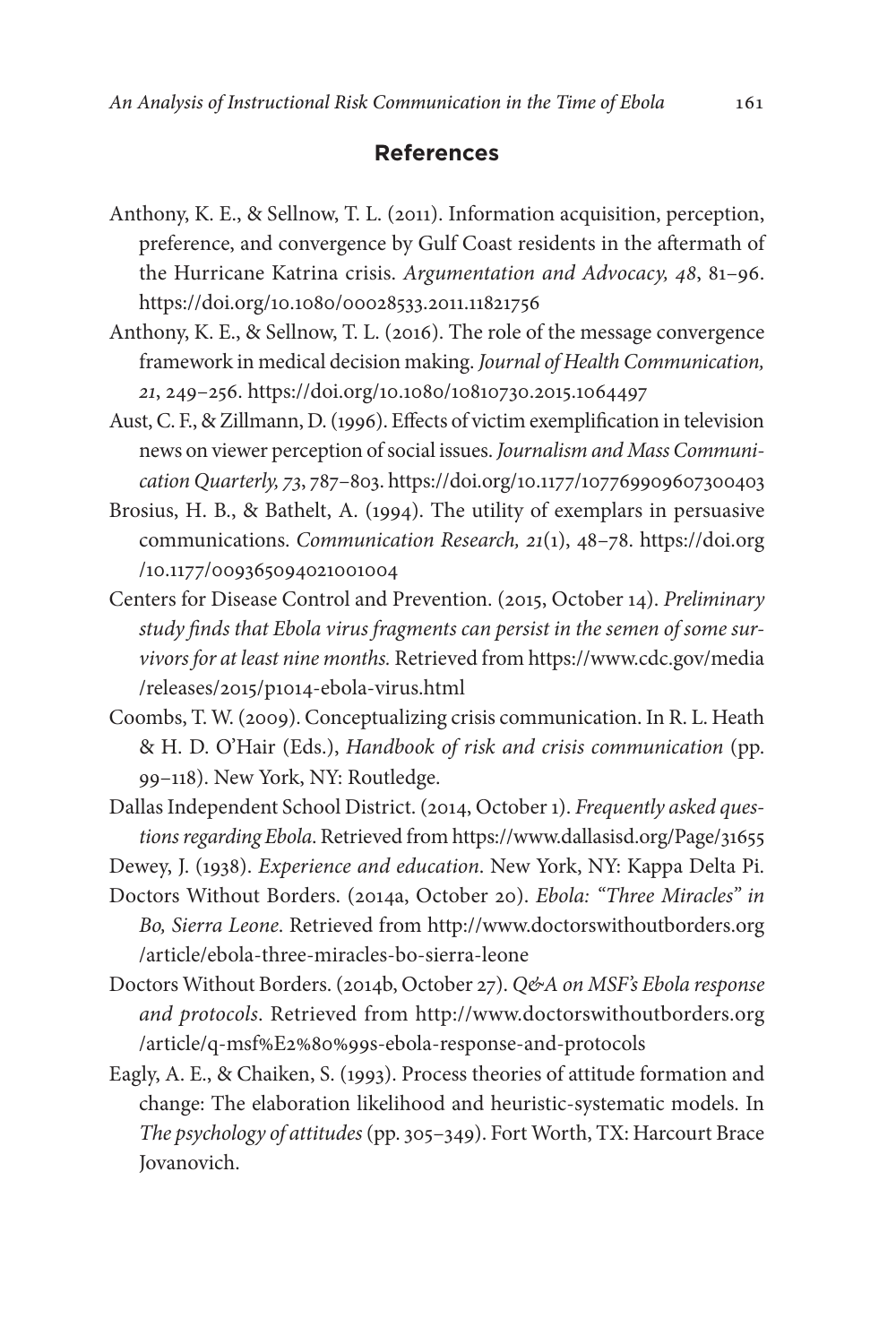- Frisby, B. N., Sellnow, D. D., Lane, D. R., Veil, S. R., & Sellnow, T. L. (2013). Instruction in crisis situations: Targeting learning preferences and selfefficacy. *Risk Management, 15,* 250–271. https://doi.org/10.1057/rm.2013.7
- Frisby, B. N., Veil, S. R., & Sellnow, T. L. (2014). Instructional messages during health-related crises: Essential content for self-protection. *Health Communication, 4*, 347–354. [https://doi.org/10.1080/10410236.2012](https://doi.org/10.1080/10410236.2012.755604) [.755604](https://doi.org/10.1080/10410236.2012.755604)
- Gilliam, E. (2014, October 8). *In Cote d'lvoire, Ebola knocking on the door*. Retrieved from https://www.unicef.org/infobycountry/cotedivoire\_76203 .html
- Governor's Press Office. (2014). *Gov. Perry announces North Texas Ebola treatment and infectious disease bio containment facility* [News release]. Retrieved from http://blog.methodisthealthsystem.org/wp-content/uploads/2014 /10/Gov-Perry-Announces-North-Texas-Ebola-Treatment-and-Infectious -Disease.pdf
- Helsloot, I., Boin, A., Jacobs, B., & Comfort, L. (2012). The new challenges of mega-crises. In I. Helsloot, A. Boin, B. Jacobs, & L. Comfort (Eds.), *Mega-crises: Understanding the prospects, nature, characteristics and the effects of cataclysmic events* (pp. 5–11). Springfield, IL: Charles C. Thomas.
- Kolb, D. A. (1984). *Experiential learning: Experience as the source of learning and development*. New York, NY: Prentice Hall.
- Lindlof, T. R., & Taylor, B. C. (2011). *Qualitative communication research methods* (3rd ed.). Thousand Oaks, CA: Sage.
- Littlefield, R. S., Beuchamp, K., Lane, D. R., Sellnow, D. D., Sellnow, T. L., Venette, S., & Wilson, B. (2014). Instructional crisis communication: Connecting ethnicity and sex in the assessment of receiver-oriented message effectiveness. *Journal of Management and Strategy, 5*, 16–23. [https://doi](https://doi.org/10.5430/jms.v5n3p16) [.org/10.5430/jms.v5n3p16](https://doi.org/10.5430/jms.v5n3p16)
- Lupkin, S. (2014, October 18). Ebola scare turns Dallas hospital into a "Ghost Town." *ABC News.* Retrieved from http://abcnews.go.com/Health/ebola -scare-turns-dallas-hospital-ghost- town/story?id=26276610
- Rosenstiel, T., Mitchell, A., Purcell, K., & Rainie, L. (2011, September 26). *How people learn about their local community*. Retrieved from http://www .pewinternet.org/2011/09/26/part-5-the-role-of-the-internet/
- Rowan, K. E., Botan, C. H., Kreps, G. L., Samoilenko, S., & Farnsworth, K. (2009). Risk communication education for local emergency manag-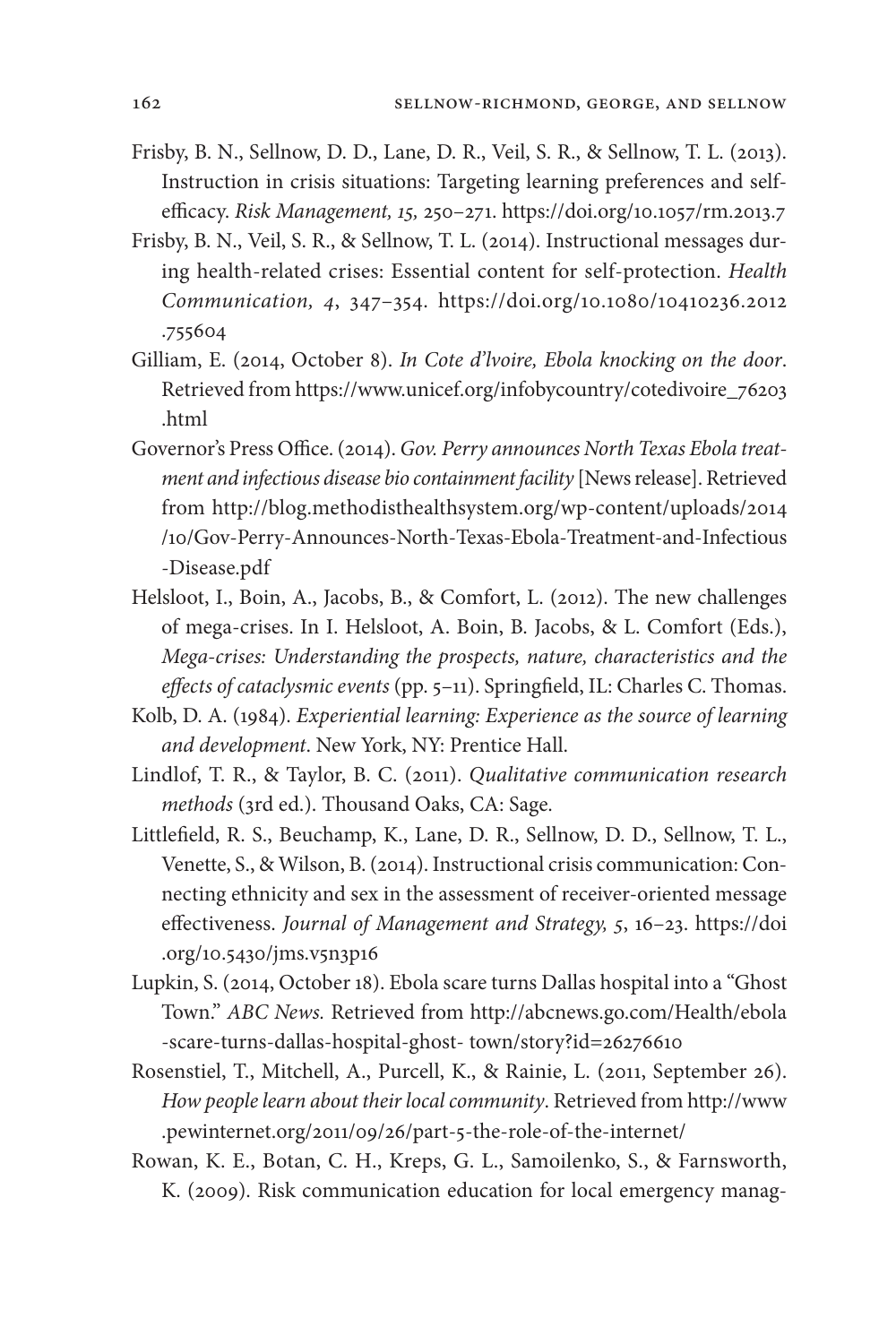ers: Using the CAUSE model for research, education, and outreach. In R. Heath & H. D. O'Hair (Eds.), *Handbook of crisis and risk communication* (pp. 168–191). New York, NY: Taylor and Francis.

- Seeger, M. W. (2006). Best practices in crisis communication: An expert panel process. *Journal of Applied Communication Research, 34*, 232–244. https:// doi.org/10.1080/00909880600769944
- Sellnow, D. D., Iverson, J., & Sellnow, T. L. (2017). The evolution of the operational earthquake forecasting community of practice: The L'Aquila communication crisis as a triggering event for organizational renewal. *Journal of Applied Communication Research*. [https://doi.org/10.1080/00909882](https://doi.org/10.1080/00909882.2017.1288295) [.2017.1288295](https://doi.org/10.1080/00909882.2017.1288295)
- Sellnow, D. D., Johansson, B., Sellnow, T. L., & Vigso, O. (2016, November). *Communicating across continental divides: An empirical examination of the utility of the IDEA model for navigating (late) modernity's "new normal" in global crisis communication*. Paper presented at the European Communication Research Education Association, Prague, Czech Republic.
- Sellnow, D. D., Lane, D. R., Littlefield, R. S., Sellnow, T. L., Wilson, B., Beauchamp, K., & Venette, S. (2015). A receiver-based approach to effective instructional crisis communication. *Journal of Contingencies and Crisis Management, 23*, 149–158. https://doi.org/10.1111/1468-5973.12066
- Sellnow, D. D., Lane, D. R., Sellnow, T. L., & Littlefield, R. S. (2017). The IDEA model as a best practice for effective instructional risk and crisis communication. *Communication Studies, 68*, 552–567*.* [https://doi.org/10.1080/1051](https://doi.org/10.1080/10510974.2017.1375535) [0974.2017.1375535](https://doi.org/10.1080/10510974.2017.1375535)
- Sellnow, D. D., Limperos, A., Frisby, B. N., Sellnow, T. L., Spence, P. R., & Downs, E. (2015). Expanding the scope of instructional communication research: Looking beyond classroom contexts. *Communication Studies, 66*, 417–432. https://doi.org/10.1080/10510974.2015.1057750
- Sellnow, D. D., & Sellnow, T. L. (2014a). The challenge of exemplification in risk and crisis communication. *Journal of Applied Communications, 98*, 53–64. https://doi.org/10.4148/1051-0834.1077
- Sellnow, D. D., & Sellnow, T. L. (2014b). Risk communication: Instructional principles. In T. Thompson (Ed.), *Encyclopedia of health communication* (Vol. 17, pp. 1181–1184). Thousand Oaks, CA: Sage. [https://doi](https://doi.org/10.4135/9781483346427.n463) [.org/10.4135/9781483346427.n463](https://doi.org/10.4135/9781483346427.n463)

Sellnow, D. D., & Sellnow, T. L. (in press). The IDEA model of effective risk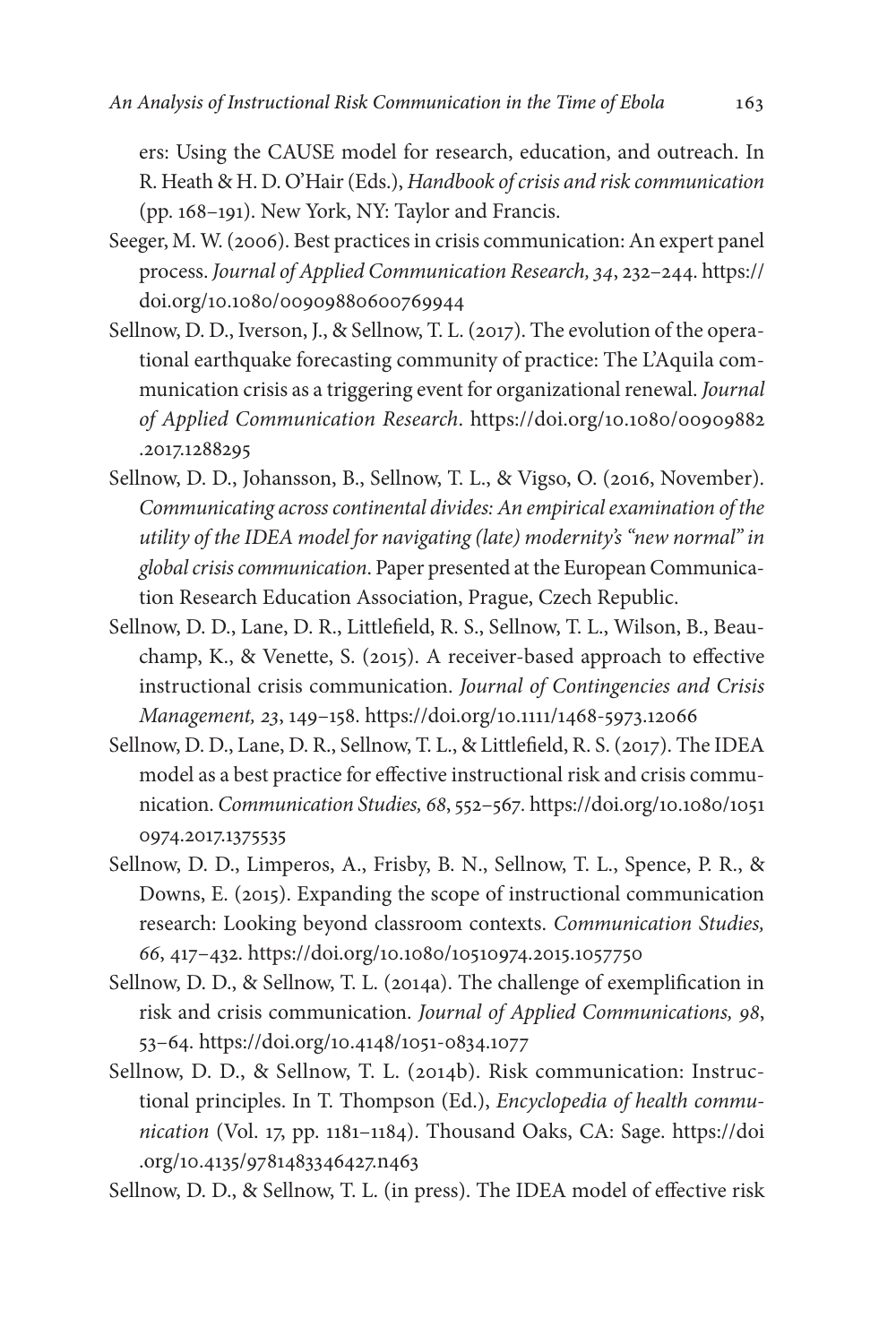and crisis communication by emergency managers and other key spokespersons. *Journal of Emergency Management.*

- Sellnow, T. L., & Seeger, M. W. (2013). *Theorizing crisis communication.* Malden, MA: Wiley Blackwell.
- Sellnow, T. L., Sellnow, D. D., & Helsel, E. M. (2017, March). *Crisis communication in response to rapidly emerging diseases in the agriculture industry: Porcine epidemic diarrhea virus as a case study*. Paper presented at the annual conference of the Central States Communication Association, Minneapolis, MN.
- Sellnow, T. L., Sellnow, D. D., Lane, D. R., & Littlefield, R. S. (2012). The value of instructional communication in crisis situations: Restoring order to chaos. *Risk Analysis, 32*, 633–643. https://doi.org/10.1111/j.1539-6924.2011.01634.x
- Southern Methodist University. (2014). *SMU closely monitoring information about Ebola case in Dallas* [News release]. Retrieved from http://www .smu.edu/News/2014/ebola-update-03oct2014
- Spence, P., Lachlan, K., Lin, X., Sellnow-Richmond, D. D., & Sellnow, T. L. (2015). The problem with remaining silent: Exemplification effects and public image. *Communication Studies, 66*, 341–357. [https://doi.org/10.1080](https://doi.org/10.1080/10510974.2015.1018445) [/10510974.2015.1018445](https://doi.org/10.1080/10510974.2015.1018445)
- Spence, P. R., Sellnow-Richmond, D. D., Sellnow, T. L., & Lachlan, K. A. (2016). Social media and corporate reputation during crises: The viability of video-sharing websites for providing counter-messages to traditional broadcast news. *Journal of Applied Communication Research, 44*, 199–215. https://doi.org/10.1080/00909882.2016.1192289
- Texas Wesleyan University. (2014). *Health center shares CDC's Ebola info, safety guidelines for college campuses* [News release]. Retrieved from https:// txwes.edu/student-life/health/department-news/health-center-shares-cdcs -ebola-info-safety-guidelines-for-college-campuses/
- United Nations Children's Fund. (2014). *Life-saving supplies to Ebola-affected countries*. Retrieved from https://www.unicef.org/supply/files/Ebola\_sup plies\_infographic\_V2.pdf
- United Nations Children's Fund. (2016, April 1). *Water, sanitation and hygiene*. Retrieved from https://www.unicef.org/wash/index\_43107.html
- World Health Organization. (2014, October). *Guinea: screening for Ebola at Conakry International Airport*. Retrieved from http://www.who.int /features/2014/airport-exit-screening/en/